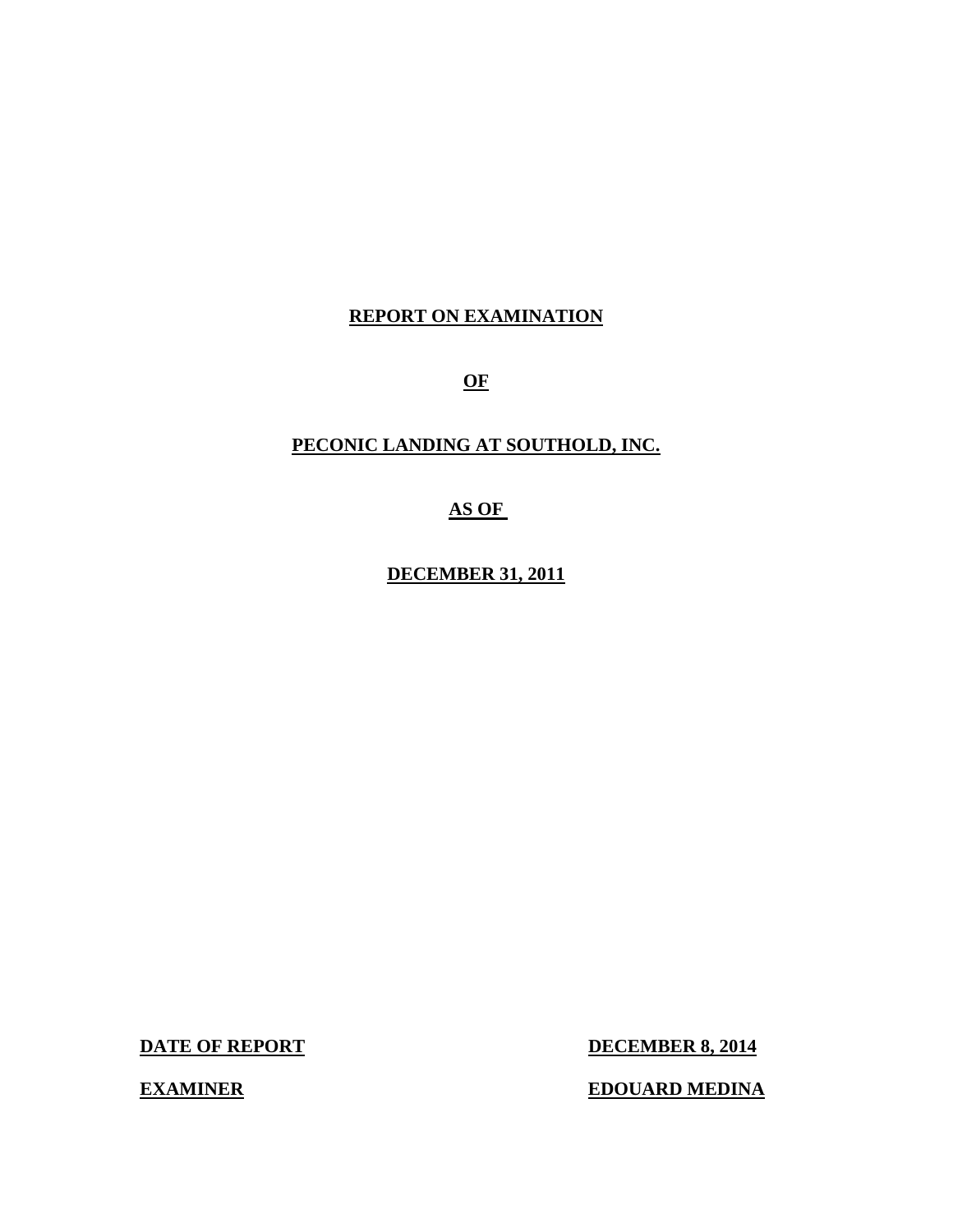## **TABLE OF CONTENTS**

# **ITEM NO. PAGE NO.** [1. Scope of the examination 2](#page-3-0) [2. Description of the Community 3](#page-4-0) [A. Corporate governance 5](#page-6-0) [B. Holding company system 8](#page-9-0) C. Expense allocation procedure 16 D. Occupancy rates 16 E. Disaster recovery plan 17 F. Custodial arrangements 17 G. Accounts and records 20 [3. Financial statements 24](#page-25-0) [A. Balance sheet 24](#page-25-0) B. Statement of revenue and expenses and change 26 In actuarial surplus 4. Subsequent events 27 5. Compliance with prior report on examination 29

6. Summary of comments and recommendations 32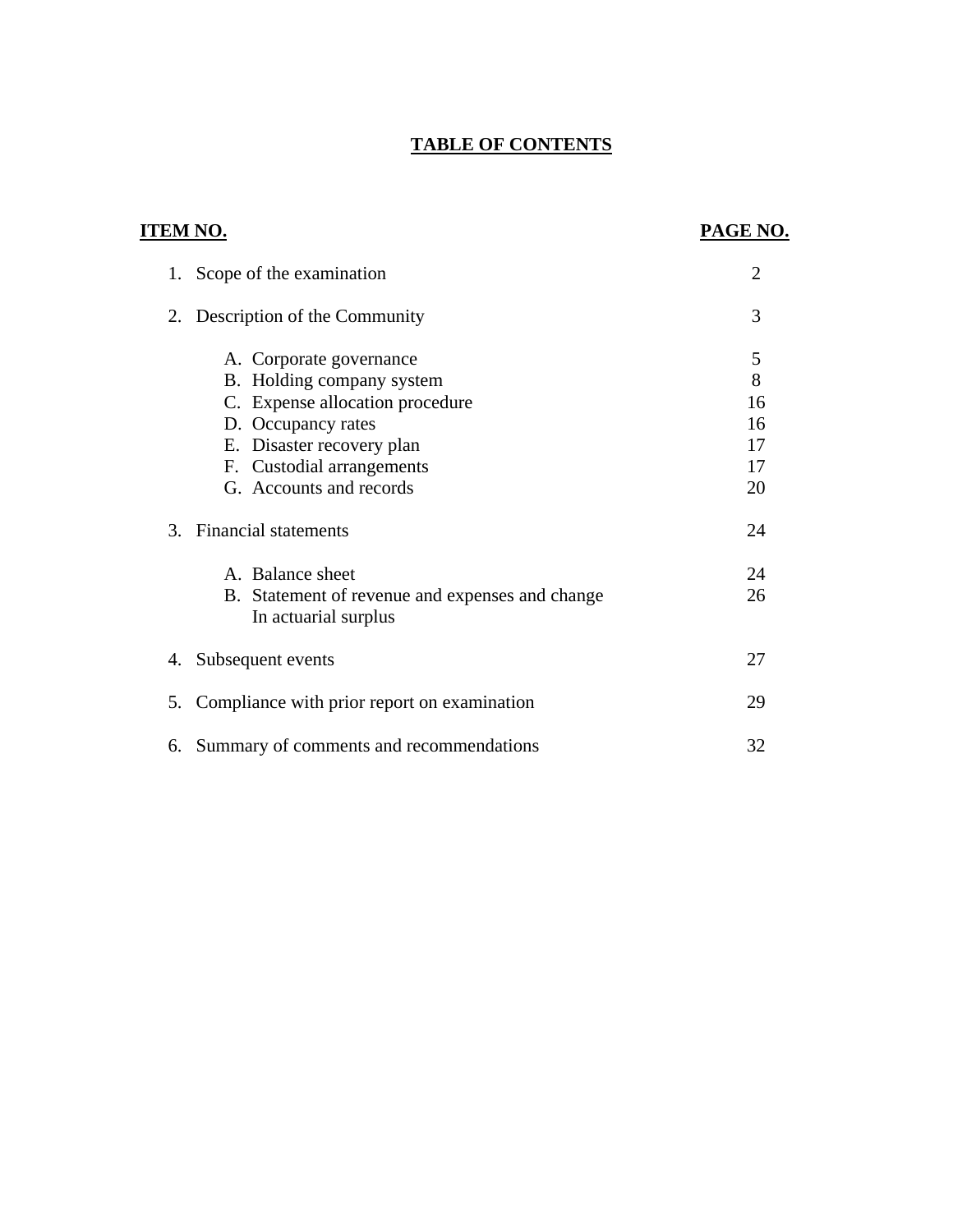

## NEW YORK STATE DEPARTMENT<sub>of</sub> **NCIAL SERVICES**

Governor Superintendent Superintendent Superintendent Superintendent Superintendent Superintendent Superintendent Superintendent Superintendent Superintendent Superintendent Superintendent Superintendent Superintendent Sup

Andrew M. Cuomo Benjamin M. Lawsky

December 8, 2014

Honorable Benjamin M. Lawsky Superintendent of Financial Services Albany, New York 12257

Sir:

Pursuant to the requirements of the New York Insurance Law and acting in accordance with the instructions contained in Appointment Number 30898, dated October 26, 2012, attached hereto, I have made an examination into the condition and affairs of Peconic Landing at Southold, Inc., a not-for-profit continuing care retirement community certified pursuant to the provisions of Article 46 of the New York Public Health Law, as of December 31, 2011, and respectfully submit the following report thereon.

The examination was conducted at the home office of Peconic Landing at Southold, Inc., located at 1500 Brecknock Road, Greenport, New York.

Wherever the designations the "Community" or "Peconic Landing" appear herein, without qualification, they should be understood to indicate Peconic Landing at Southold, Inc.

Wherever the designation the "Department" appears herein, without qualification, it should be understood to indicate the New York State Department of Financial Services.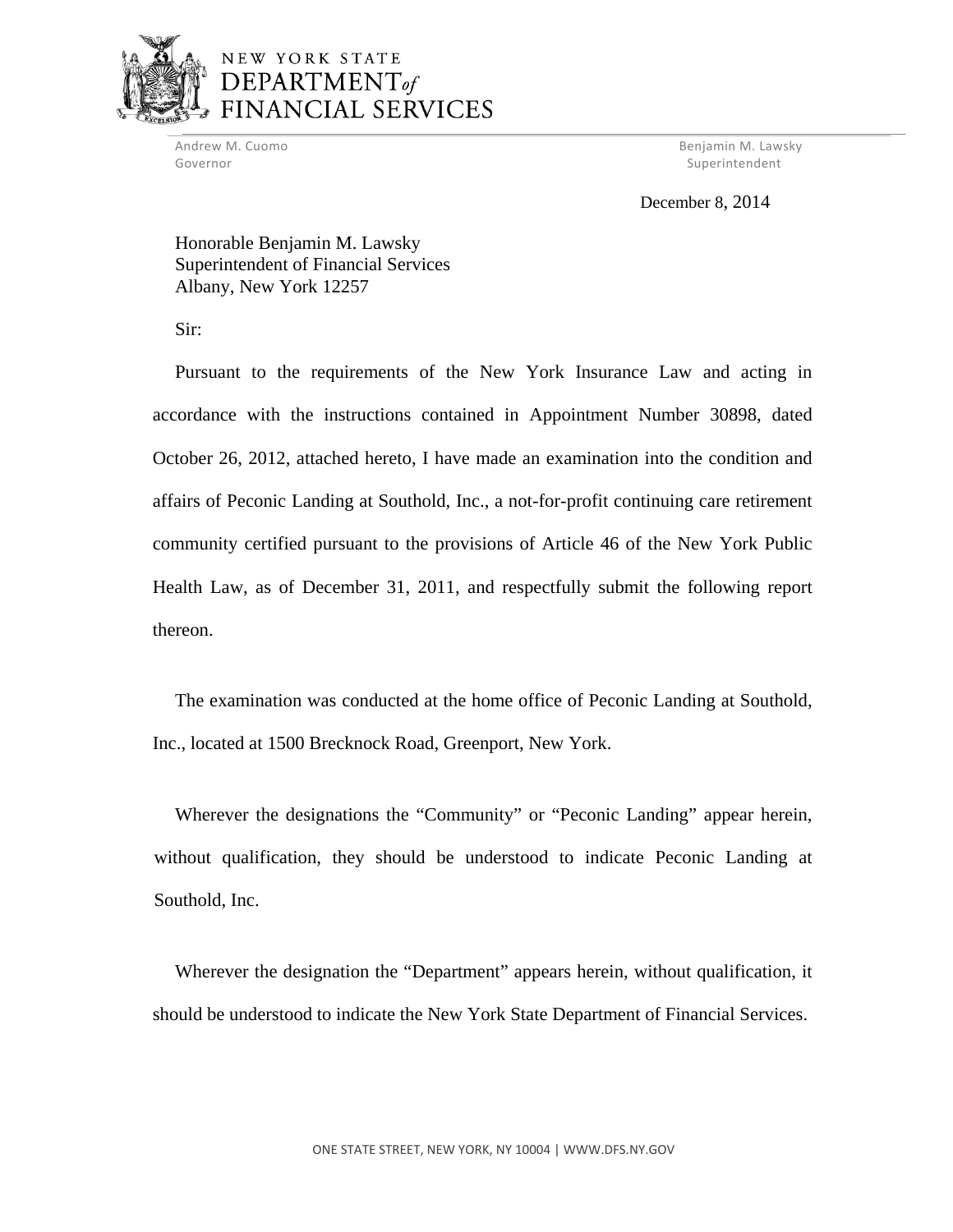### **1. SCOPE OF THE EXAMINATION**

<span id="page-3-0"></span>The previous examination was conducted as of December 31, 2008. This examination covers the three-year period from January 1, 2009 through December 31, 2011. Transactions occurring subsequent to this period were reviewed where deemed appropriate by the examiner.

The examination comprised a verification of assets and liabilities as of December 31, 2011, in accordance with generally accepted accounting principles (GAAP), as modified by the Department pursuant to Insurance Regulation No. 140 (11 NYCRR 350), a review of income and disbursements deemed necessary to accomplish such verification, and utilized, to the extent considered appropriate, work performed by the Community's independent certified public accountants and independent actuary. It is noted that the balance sheet included herein was reported as of December 31, 2010, on a statutory actuarial basis, pursuant to Insurance Regulation No. 140 (11 NYCRR 350).

A review was also made of the following items:

 Community documents Compliance with by-laws Board of directors' meeting minutes Financial documents Occupancy levels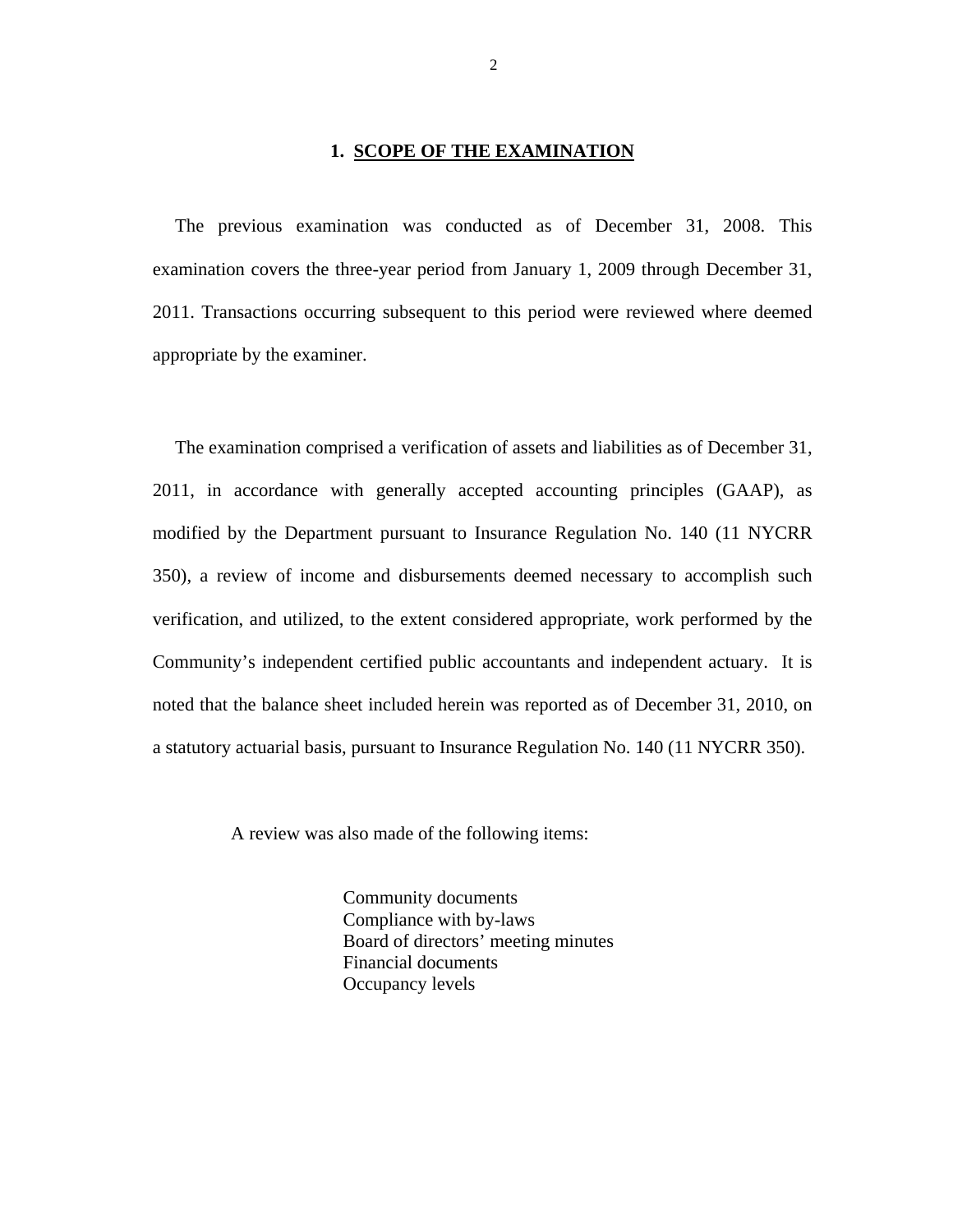<span id="page-4-0"></span>This report on examination is confined to financial statements and comments on those matters, which involve departures from laws, regulations or rules, or which are deemed to require explanation or description.

A review was also made to ascertain what actions were taken by the Community with regard to comments and recommendations contained in the prior report on examination.

#### **2. DESCRIPTION OF THE COMMUNITY**

Peconic Landing is a continuing care retirement community ("CCRC") as defined in Article 46 of the New York Public Health Law. The Community received a certificate of authority from the New York State Continuing Care Retirement Community Council effective July 31, 1998. The Community commenced operations on August 15, 2002.

Peconic Landing is organized as a cooperative life care community and offers a range of services including: independent living, enriched housing (assisted living) and full-time skilled nursing units.

Residents of the independent living units pay an entrance fee, purchase shares in Peconic Landing Housing Association Cooperative, Inc. (the "Cooperative") and enter into a Care Contract (life care contract), under which such residents have the right to occupy an independent living unit for the remainder of their life, or until such time as they need to be transferred to the Community's enriched housing units or to the

3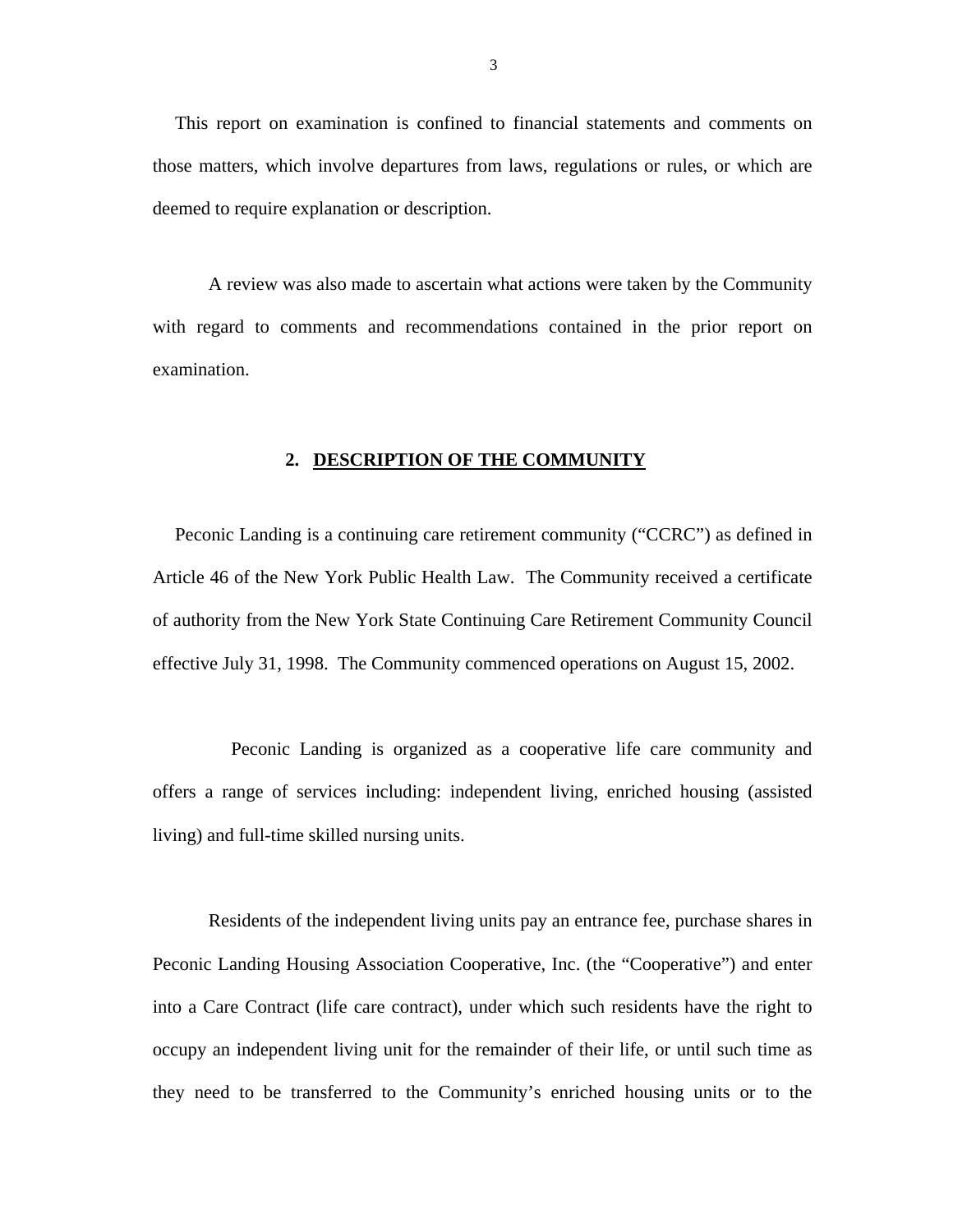Community's skilled nursing units. Currently, the enriched housing units and skilled nursing units may be occupied by individuals who are not residents with life care contracts and who make payments on a per-diem basis. However, life care contract residents have priority access to enriched housing units and the skilled nursing unit facilities.

Residents pay monthly fees relative to their occupancy of an independent living unit, enriched housing unit, or a skilled nursing unit, according to the Care Contract (life care contract) and Subscription Agreement entered into by Peconic Landing, the Cooperative and the residents. If the Care Contract and the Subscription Agreement are terminated within the first 90 days of occupancy, the health care reserve fee is fully refundable. Subsequent to 90 days of occupancy, the amount of the refundable health care reserve fee is reduced by a four percent (4%) processing fee, and an additional two percent (2%) fee per month of occupancy. No refunds are made after 48 months of occupancy.

The Community consists of 250 independent living units, comprised of 149 apartments and 101 cottages; 26 enriched housing beds; 44 nursing beds; dining rooms; common areas; and a kitchen area that supports the operation of the Community's dining services.

The Community, during the examination period, converted two (2) cottages previously available for sale to prospective residents into guests quarters, and four (4) apartments previously used as guest quarters, into two one-bedroom units, which will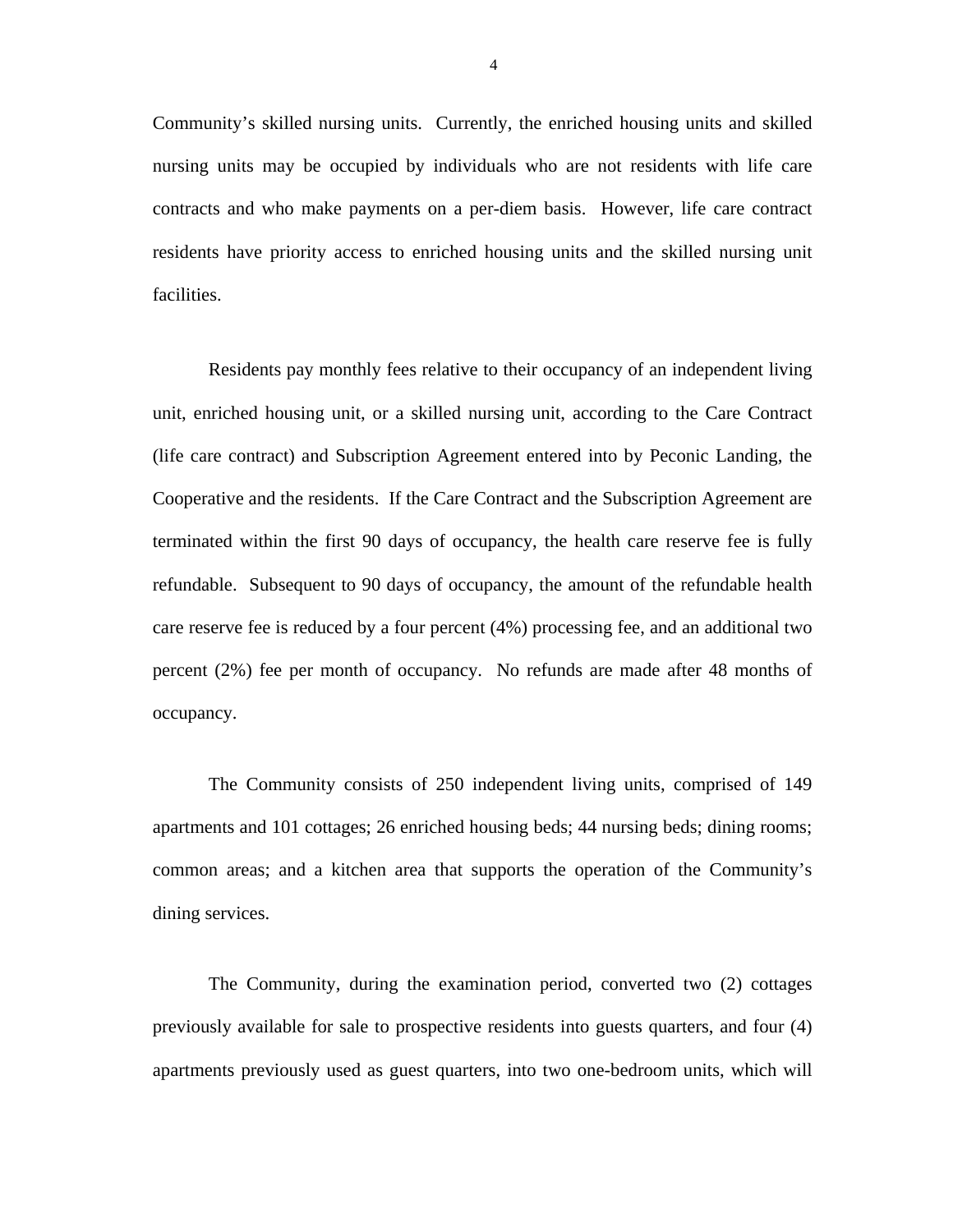<span id="page-6-0"></span>be offered for sale to prospective residents. The conversion does not affect the approved configuration of the Community (250 living units; 26 enriched housing units; and 44 skilled nursing beds). This conversion project was approved by the New York State Department of Health on June 18, 2010.

It is noted that at the time an independent living unit becomes vacant, and is resold, the Community charges the seller of the unit a remarketing fee and a \$15,000 capital improvements fee. The proceeds paid to the seller by the Community are the price paid by the new member for the unit less the remarketing fee and the \$15,000 capital improvements fee. Effective January 1, 2011, the Community increased its remarketing fee from six (6) percent to ten (10) percent of the unit resale price, and included a \$15,000 charge for contract renewal and replacement for all new residents. Contracts in effect prior to January 1, 2011 will continue to pay the previous six (6) percent remarketing fee.

The Community revised its Disclosure Statement, Care Contact, Proprietary Lease, and Subscription Agreement to reflect the above changes. The revised Disclosure Statement, Care Contact, Proprietary Lease, and Subscription Agreement were approved by the New York State Department of Health on January 28, 2009.

#### A. Corporate Governance

Pursuant to the Community's charter and by-laws, management of the Community is to be vested in a board of trustees composed of no less than seven members. As of

5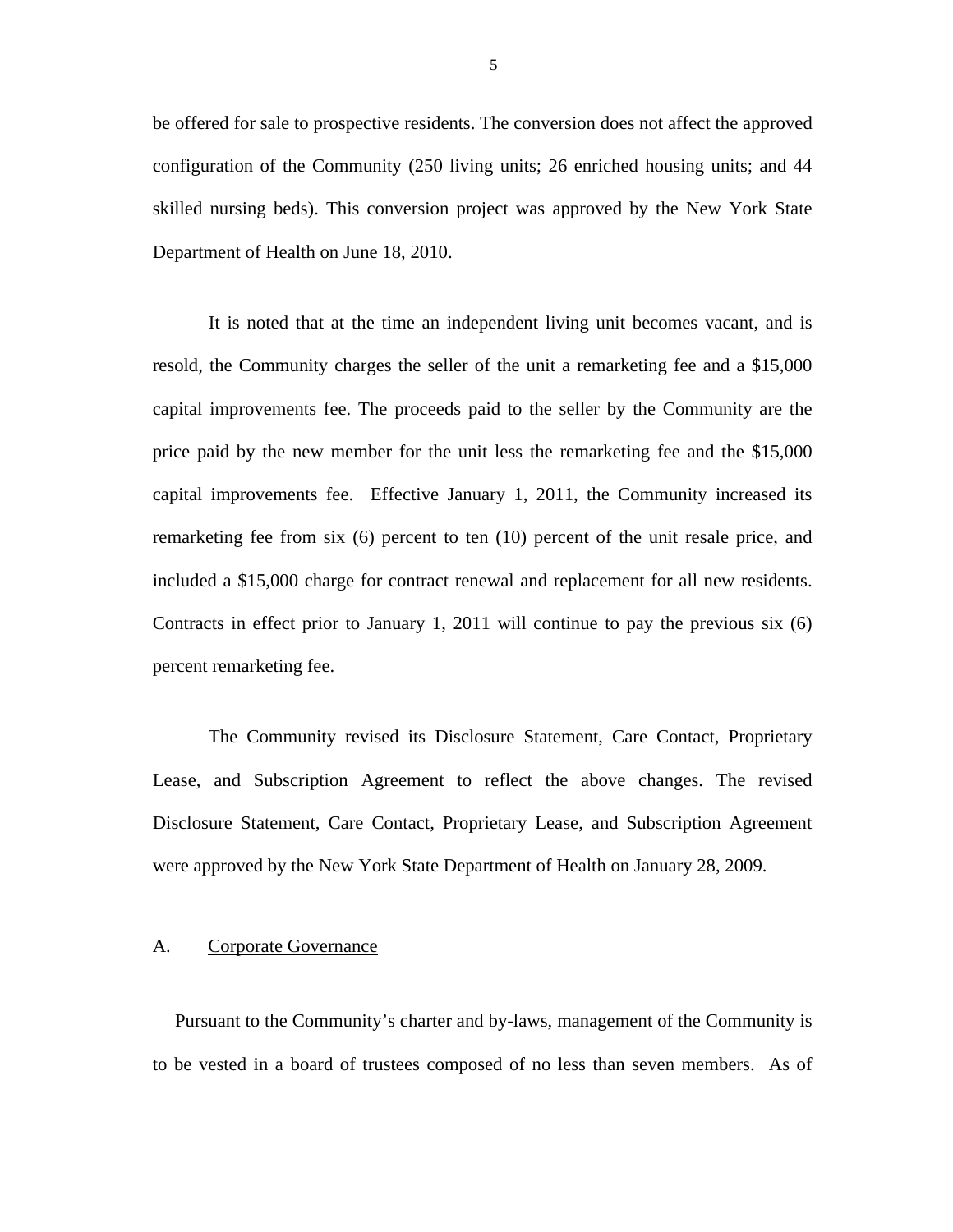December 31, 2011, the Community's board of trustees was comprised of the following twelve (12) members:

Name and Residence

Luke Babcock Sag Harbor, New York

Paul J. Connor III Mattituck, New York

Thomas B. Doolan Southold, New York

Gregory N. Ferraris Sag Harbor, New York

Robert T. Goldman New Suffolk, New York

Alice Hussie Southold, New York

 Southampton, New York John M. May Rev. Peter M. Larsen

Southold, New York

 Sandra Novick Southold, New York

Rosamond Baiz Southold, NewYork

Thomas McCarthy Southold, New York

Edward Wellington Webb II Orient, New York

Principal Business Affiliation

Analyst and Manager, Saybrook Capital, LLC

President and CEO, Eastern Long Island Hospital

President and CEO, Southampton Hospital

Co-Chair Finance Committee, Banducci, Katz & Ferraris, LLP

Retired

**Retired** 

Member of the Clergy, St. John Episcopal Church

President, Treasurer and Chair, Peconic Landing at Southold, Inc.

Employee, ABA Marketing Network

Owner, The Old Fields Vineyards

Owner, Thomas J. McCarthy Real Estate, Inc.

Retired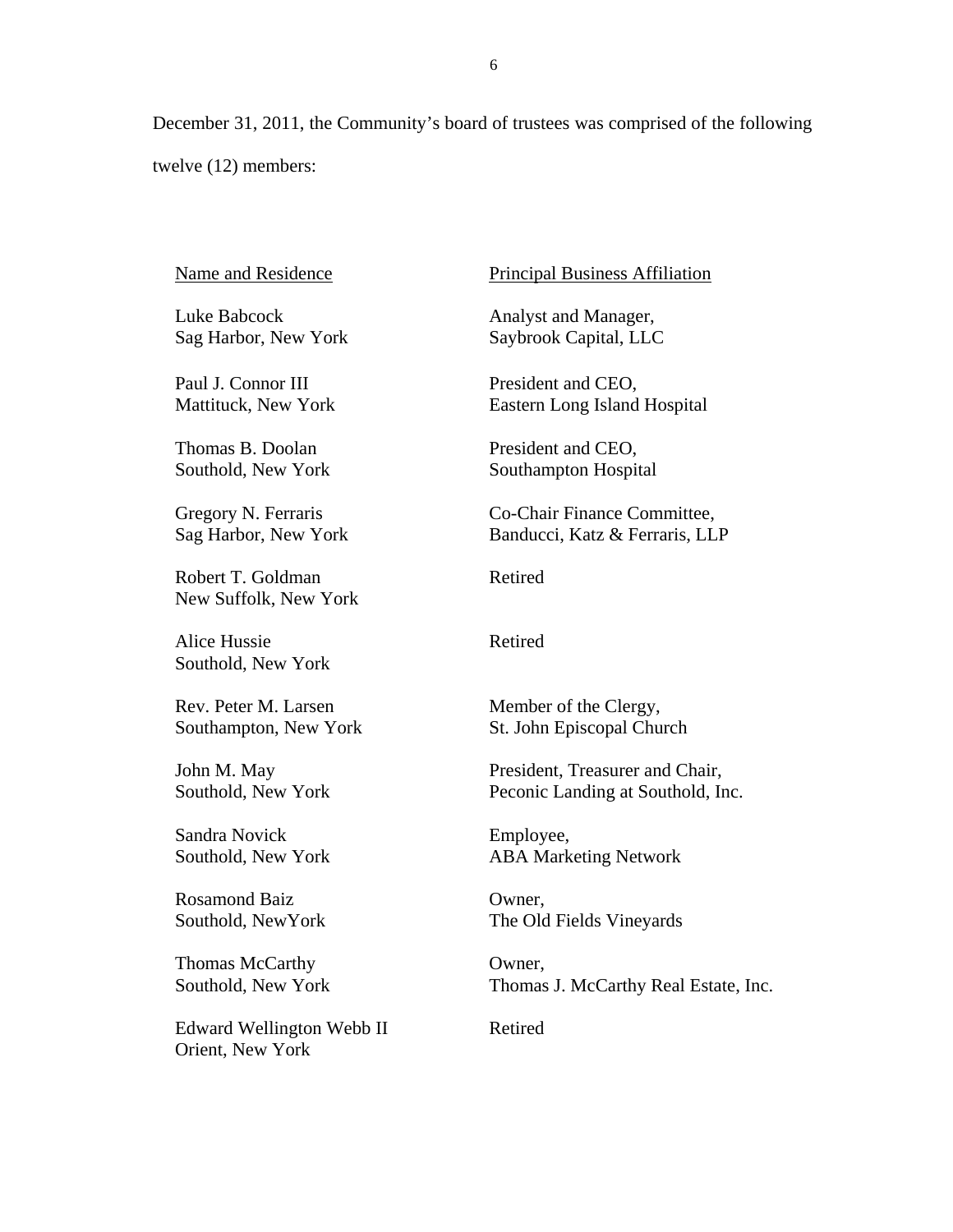Pursuant to its by-laws, the Community's board is required to meet once each year for an annual meeting, but may hold special meetings as desired. At least four (4) meetings were held, on a quarterly basis, during each year of the examination period. A review of the minutes of the board meetings of the Community held during the examination period indicated that two (2) board members attended less than 50%, and two (2) other board members attended 52% of the board meetings that they were eligible to attend, respectively. It is noted that the four board members were active with regard to board committee meetings and other Community activities during the examination period.

Members of the board have a fiduciary responsibility and must evince an ongoing interest in the affairs of the Community. Members who fail to attend at least one-half of the board's regular meetings that they were eligible to attend, unless appropriately excused, do not fulfill such criteria.

It is recommended that board members attend board meetings consistently to set forth their views on relevant matters so that appropriate policy decisions may be reached by the board.

A similar recommendation was included within the prior report on examination.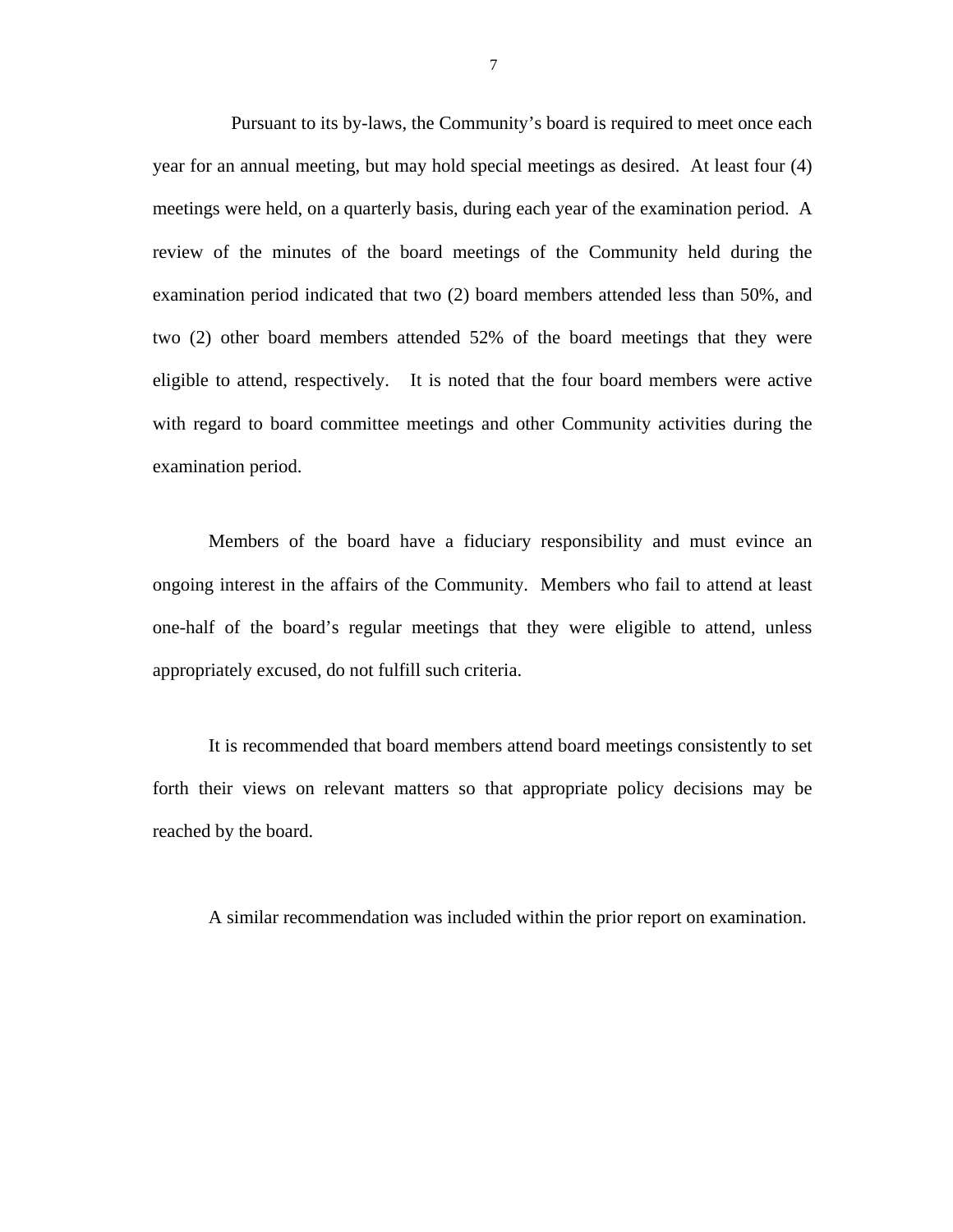<span id="page-9-0"></span>The principal officers of the Community as of December 31, 2011, were as follows:

Name Title

Robert Syron Chief Executive Officer Steven Carroll Chief Financial Officer John May President, Treasurer and Chair

B. Holding Company System

The following is a chart of the Community's holding company system as of December 31, 2011:

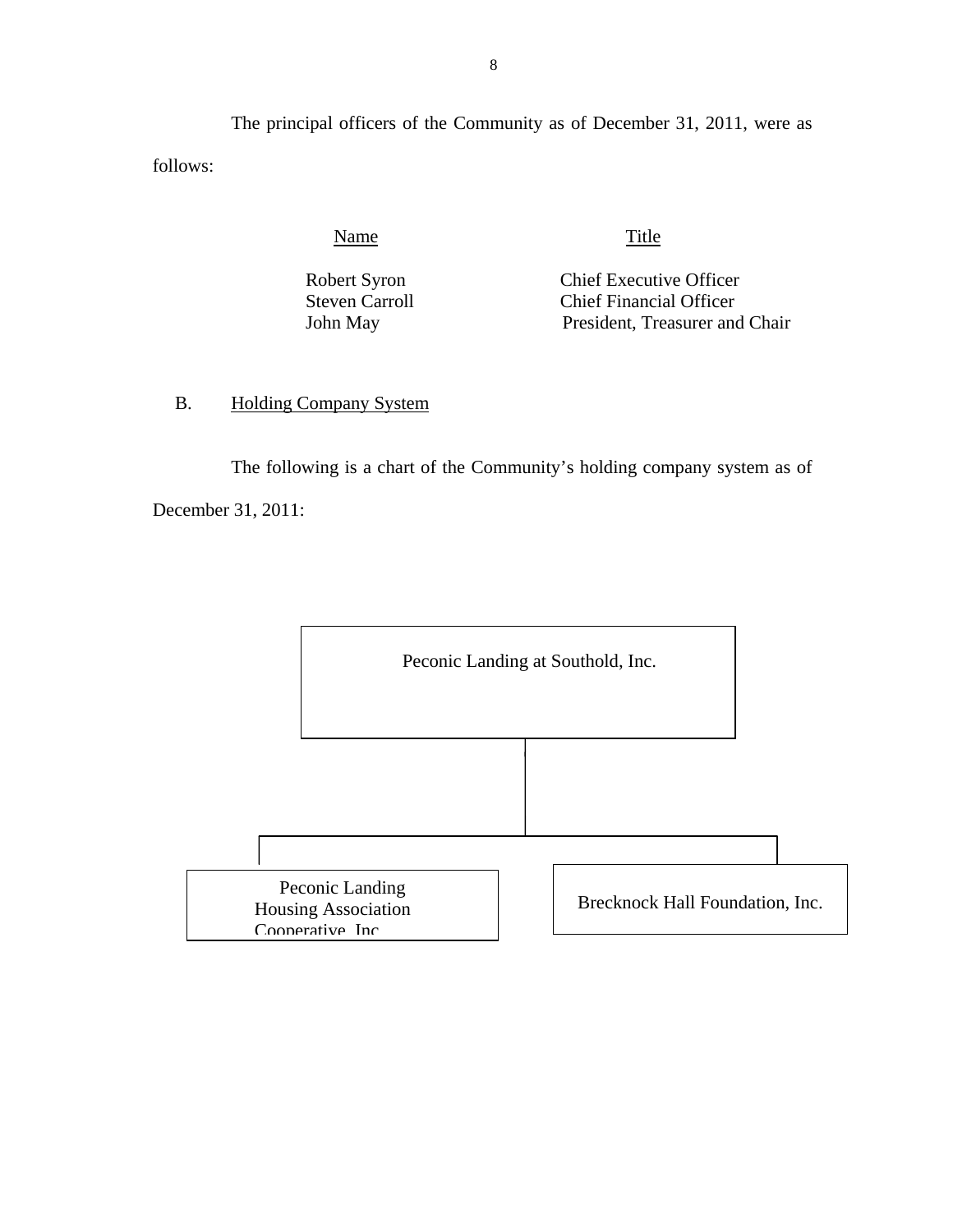Peconic Landing Housing Association Cooperative, Inc.

Peconic Landing Housing Association Cooperative, Inc. is a cooperative corporation formed by the members of the Peconic Landing board of directors pursuant to the provisions of the New York Cooperative Corporations Law, to provide cooperative housing units to Community members who purchase shares in the Cooperative and enter into Care Agreements with Peconic Landing at Southold, Inc. As such, the independent living units are owned as cooperative housing by the Community's residents.

Peconic Landing, pursuant to a long term lease agreement ("Lease Agreement"), leases a portion of its real property to the Cooperative for the cooperative residential portion of the Community. The Cooperative owns the improvements on the leased premises, which include cooperative housing units used for the independent housing component of the Community.

 and was approved by the New York State Department of Health in August 1998. The Pursuant to the Lease Agreement, upon commencement of the lease term, the Cooperative has agreed to pay, before delinquency, all charges for utilities, including, but not limited to: gas, electricity, light, heat, water, power and telephone or other communication service used, rendered or supplied, upon or in connection with the leased premises and the residential improvements. The Lease Agreement was included as part of the initial Peconic Landing Disclosure Statement and Plan of Organization Long Term Lease Agreement was amended on November 28, 2000.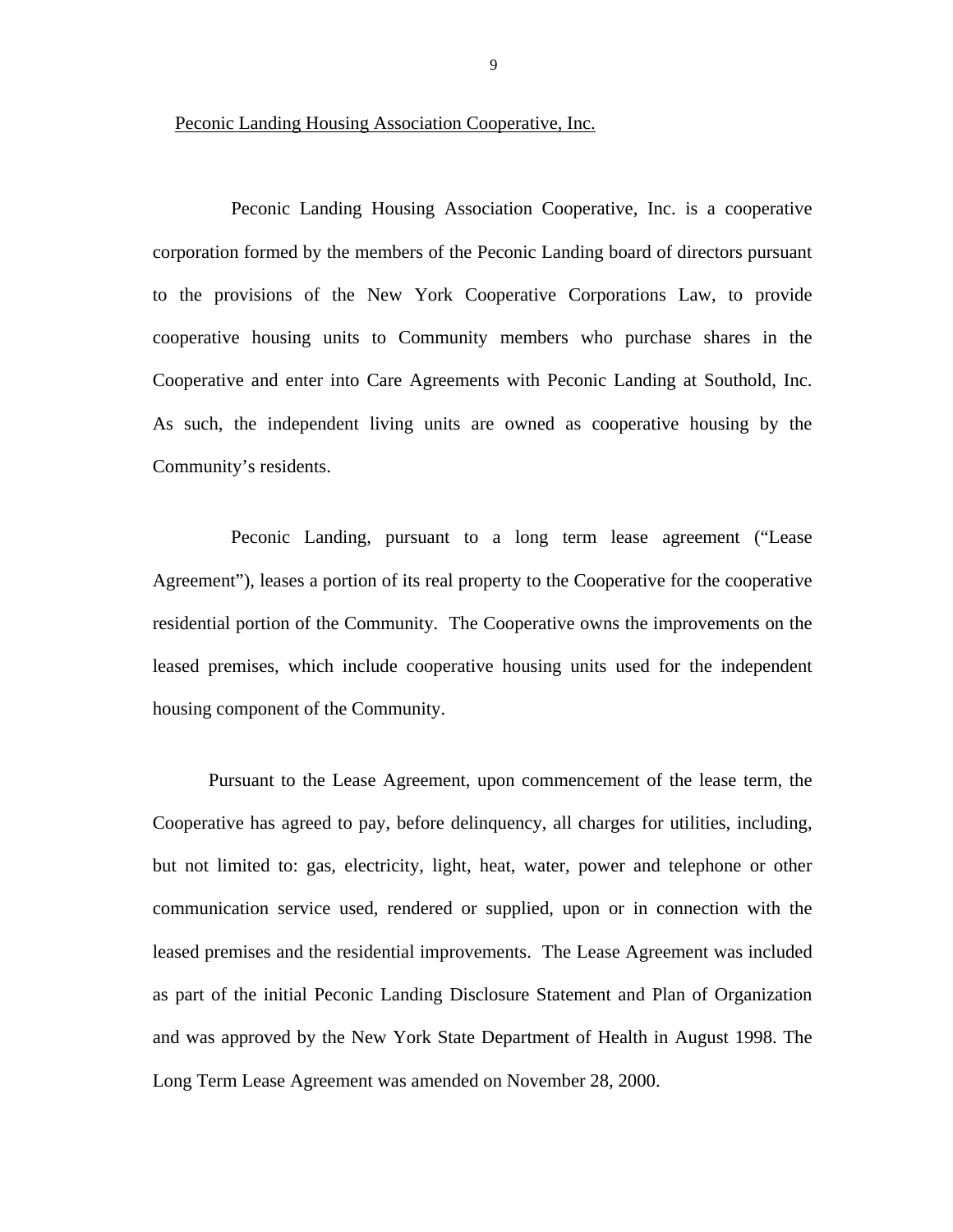According to the terms of the Lease Agreement, the residential improvements, as mentioned previously in this report on examination, are the property of the Cooperative, and Peconic Landing shall not have the right to remove said residential improvements from the leased properties without the Cooperative's prior written consent.

Also, according to the Lease Agreement, the Cooperative is responsible for the payment of all real property taxes and all necessary repairs and replacements to keep the residential area, the parking area, the sidewalks and the curbs maintained.

Although the Cooperative leases a portion of the residential Community through the Lease Agreement, the ultimate responsibility to insure an integrated and cohesive living environment for the residents of the entire Community, pursuant to New York Public Health Law Article 46 and the Care Contract, remains with Peconic Landing. Therefore pursuant to a Maintenance and Services Agreement between Peconic Landing at Southold, Inc. ("the Sponsor") and Peconic Landing Housing Association Cooperative, Inc. ("the Cooperative") Peconic Landing assumed the Cooperative's responsibilities as Lessee and assures the management, and operation of the Community and the furnishing of all services to the members pursuant to the Care Agreement. This Maintenance and Services Agreement, as was the long term lease agreement, was included as part of the initial Peconic Landing Disclosure Statement and Plan of Organization and was approved by the New York State Department of Health in August 1998.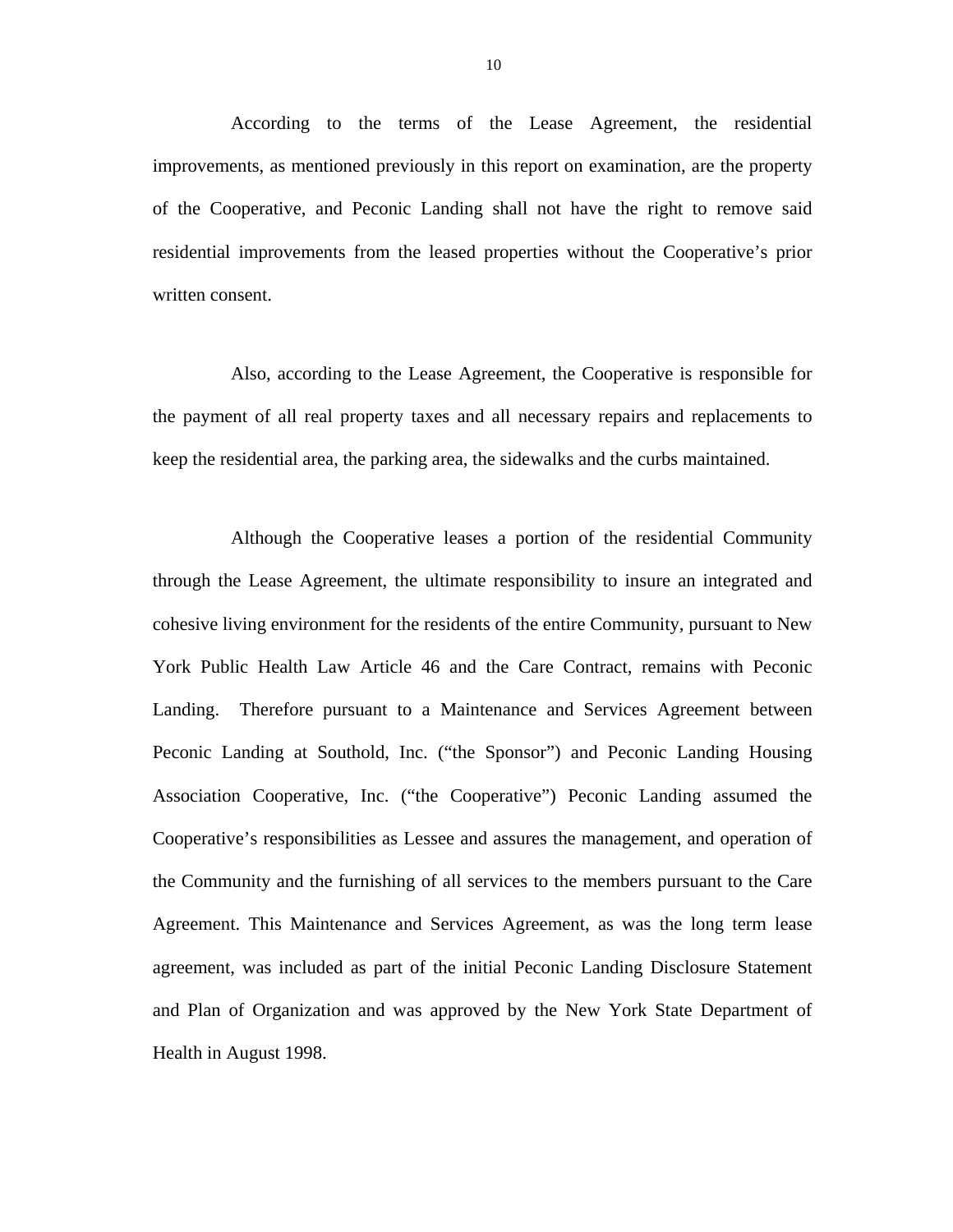The November 2000 amended Lease Agreement was not submitted to the New York State Department of Health for approval. Therefore, the Community is not in compliance with Section 901.10(d) of the Administrative Rules and Regulations of the New York State Department of Health (10 NYCRR 901.10(d)).

Section 901.10(d) of the Administrative Rules and Regulations of the New York State Department of Health states, in part:

> disclosure statement in accordance with section 901.9(a)(2)…" "…(d)…a governing body entering a new management contract or revising a management contract subsequent to the issuance of a certificate of authority shall submit a copy of the contract with the submission of the

Section  $901.9(a)(2)$  of the Administrative Rules and Regulations of the New

York State Department of Health states:

"(**a**) Notice of changes in the following shall be submitted to the Commissioner **a**s they occur…:

(1) the life care contract;

(2) the initial disclosure statement;

(3) changes in the construction timetable which extend the completion date six months beyond the current **a**pproved completion date; **a**nd

(4) the entrance fee **a**nd monthly care fees."

It is recommended that the Community comply with the requirements of Sections 901.10(d) of the Administrative Rules and Regulations of the New York State Department of Health and submit its amended Long Term Lease Agreement to the New York State Department of Health for review and approval. Since the Maintenance and Services Agreement is a subsidiary agreement to the Long Term Lease Agreement, it is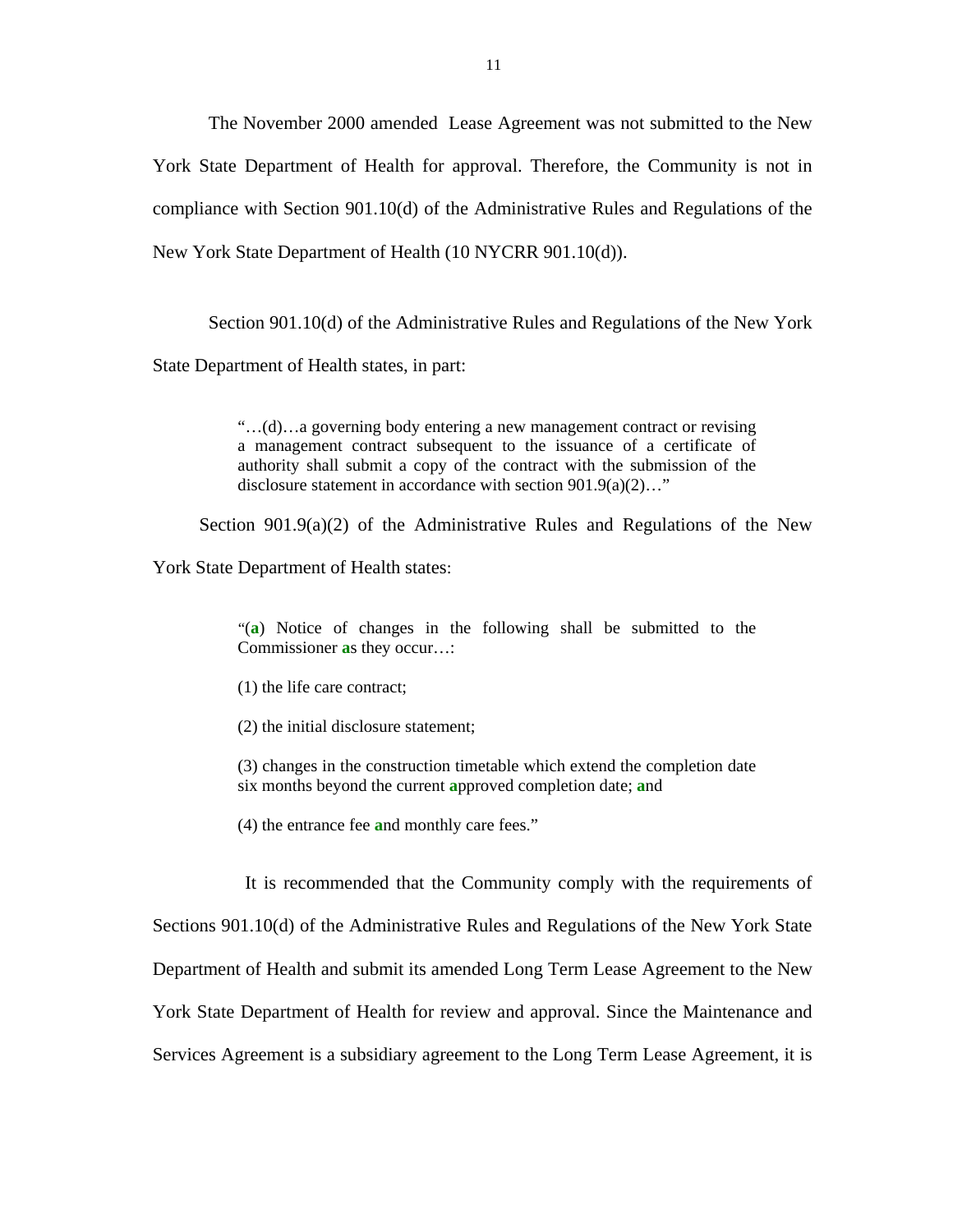also recommended that the Community also submit the Maintenance and Service Agreement to the New York State Department of Health for review and approval.

#### Brecknock Hall Foundation, Inc. (the "Foundation")

Under the previous Stewardship Agreement made between Peconic Landing at Southold, Inc. ("Licensor") and the Brecknock Hall Foundation, Inc. ("Steward"), effective July 1, 2005, Peconic Landing granted to the Steward a license for the purpose of maintaining, repairing, improving and operating the historic structure of Brecknock Hall, which is a  $19<sup>th</sup>$  century stone building located on the grounds of Peconic Landing at Southold, Inc. However, it was noted that according to the agreement, the facilities, including Brecknock Hall, remain the property of Peconic Landing at Southold, Inc.

The Brecknock Hall Foundation, Inc. is financed by outside donations and loans from Peconic Landing. The initial loan, in the amount of \$200,000, was made by Peconic Landing to the Foundation on December 1, 2007, payment in full to be due on August 31, 2017, in accordance with the terms of the promissory note. The total aggregate loan amount due to Peconic Landing from the Foundation was \$215,500 as of the last examination date, December 31, 2008; \$549,771 as of December 31, 2011; \$602,006 as of December 31, 2012; and 537,438 as of December 31, 2013. The loans include monies transferred from Peconic Landing to the Brecknock Hall Foundation to pay for the Foundation's operational expenses. Such loans are non-interest bearing and were issued without the approval of the Community's board of directors and without a formalized repayment plan. The loans were not submitted to the Department for review prior to issuance to the Foundation.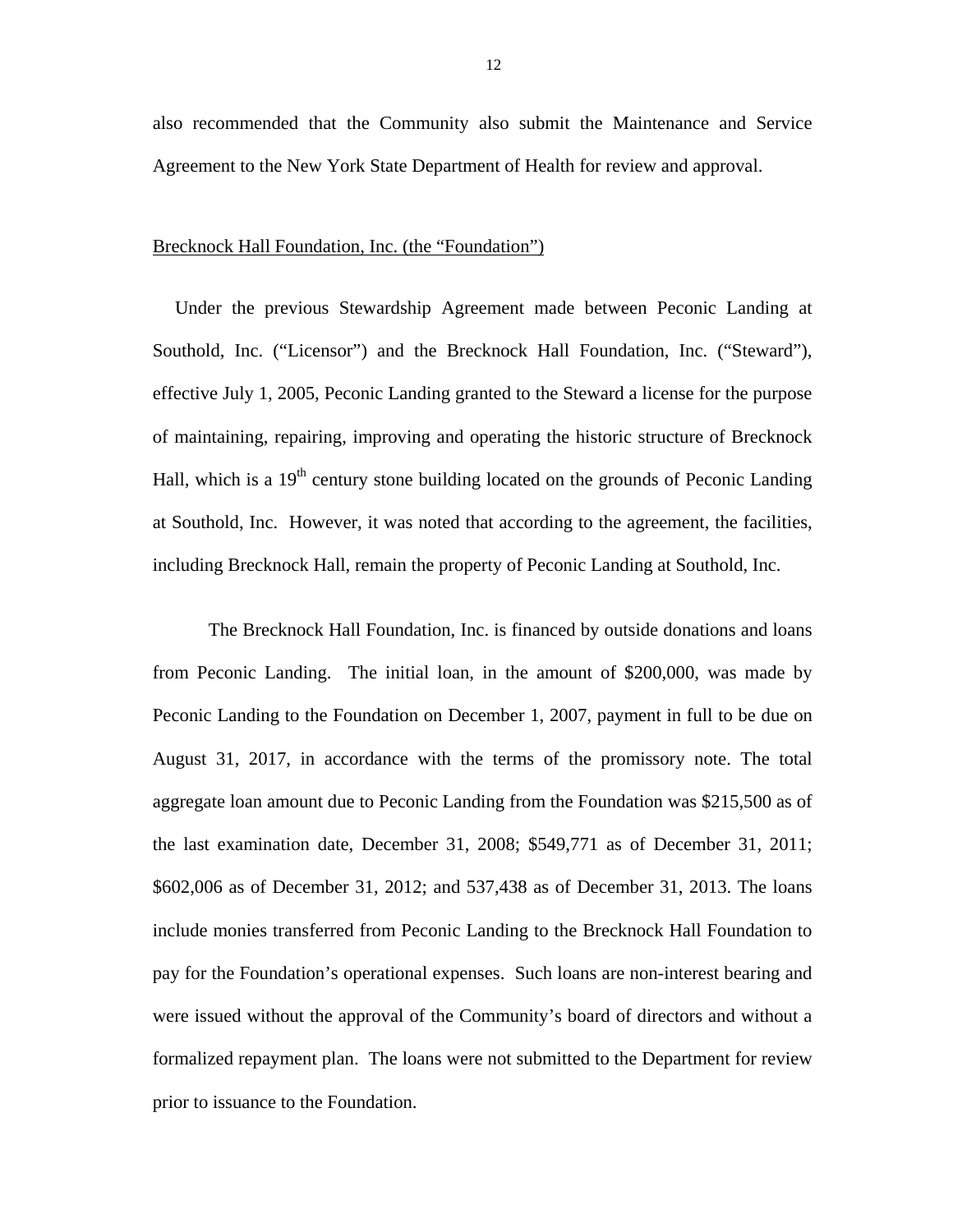#### Section 715(a) of New York Not-For-Profit Corporation Law states:

the transaction is determined by the board to be fair, reasonable and in "(a) No corporation shall enter into any related party transaction unless the corporation's best interest at the time of such determination. Any director, officer or key employee who has an interest in a related party transaction shall disclose in good faith to the board, or an authorized committee thereof, the material facts concerning such interest"

It is recommended that Peconic Landing comply with the requirements of Section 715(a) of the New York Not-For-Profit Corporation Law and follow a prudent business practice by (i) establishing a written loan agreement each time it loans money, (ii) including a formalized repayment plan in the agreement, (iii) submitting the agreement to its board of directors for approval, and (iv) submitting the agreement to the New York State Department of Financial Services for review.

In August 2009, the Brecknock Hall Stewardship Agreement was revised. The revised Stewardship Agreement establishes a framework whereby Brecknock Hall will be maintained and promoted as a historic landmark, while being used for activities that will benefit Peconic Landing and the North Fork Long Island community, while generating funds to contribute to the preservation, protection and operation of Brecknock Hall.

 Under this revised agreement, Peconic Landing owns, operates, and takes full responsibility for promoting, marketing, operating, financing and maintaining Brecknock Hall. The Foundation also received a license from Peconic Landing to act as Steward.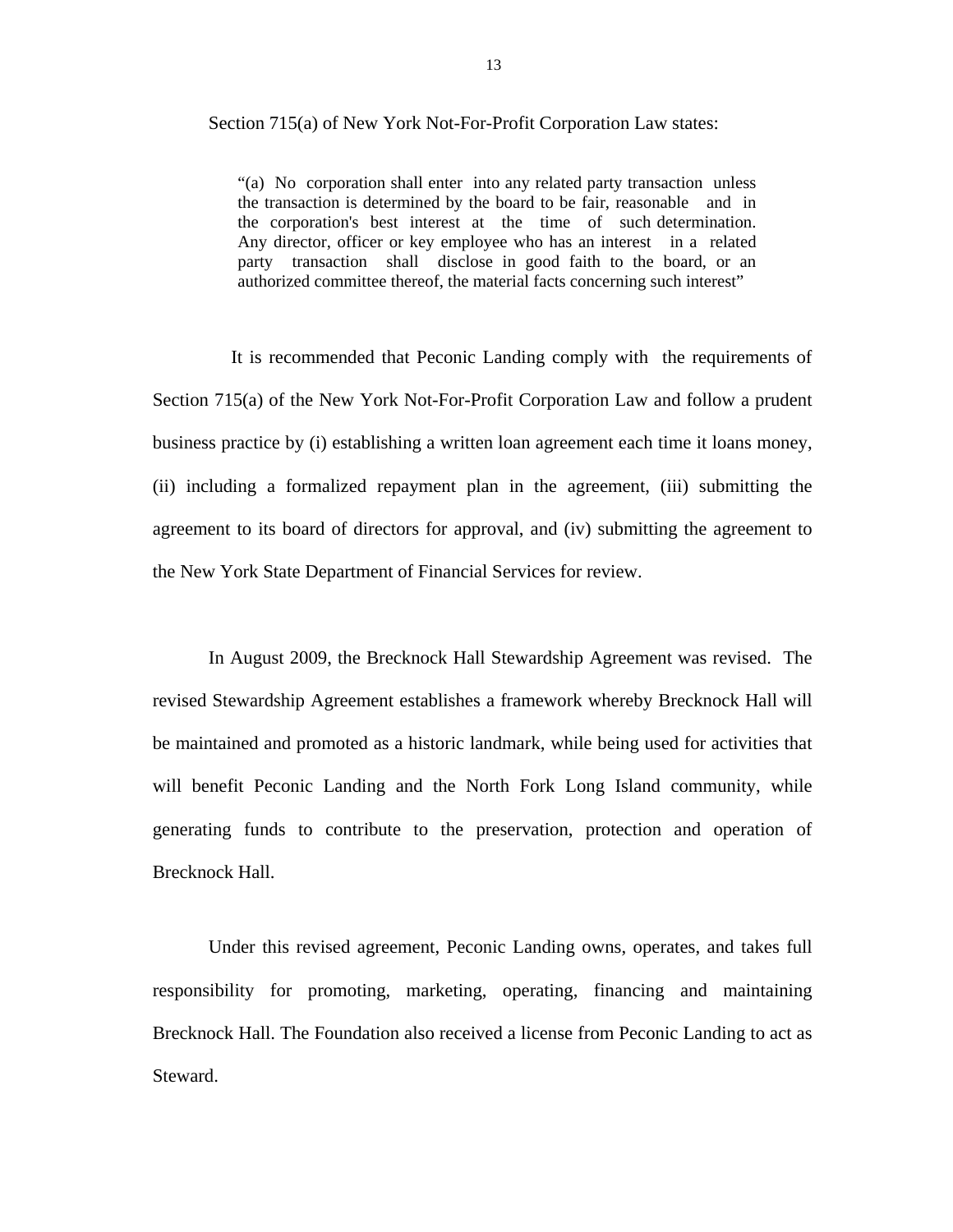According to the revised agreement, the Chairperson of Peconic Landing's board maintains approval of the appointment of the Brecknock Hall Foundation, Inc. Board Chairperson. The CEO of Peconic Landing is also appointed as a voting member of the Brecknock Hall Foundation, Inc. board of directors. Brecknock Hall has been designated as a site for community and private activities, for cultural events, for offices and for lodging.

The Community did not submit the revised Stewardship Agreement to the New York State Department of Health for review, as required by Part 901.10(d) (10 NYCRR 901.10(d)) of the Administrative Rules and Regulations of the New York State Department of Health, which states in part:

> "…(d) A governing body wishing to enter into a management contract shall submit a proposed written contract to the department upon submission of a certificate of authority application in accordance with section  $900.3(c)(13)...$  or a governing body entering a new management contract or revising a management contract subsequent to the issuance of a certificate of authority shall submit a copy of the contract with the submission of the disclosure statement in accordance with section 901.9(a)(2)…"

It is recommended that the Community submit its revised Stewardship Agreement with the Brecknock Hall Foundation, Inc. to the New York State Department of Health for review, as required by Part 901.10(d) (10 NYCRR 901.10(d)) of the Administrative Rules and Regulations of the New York State Department of Health.

A similar recommendation was included within the prior report on examination.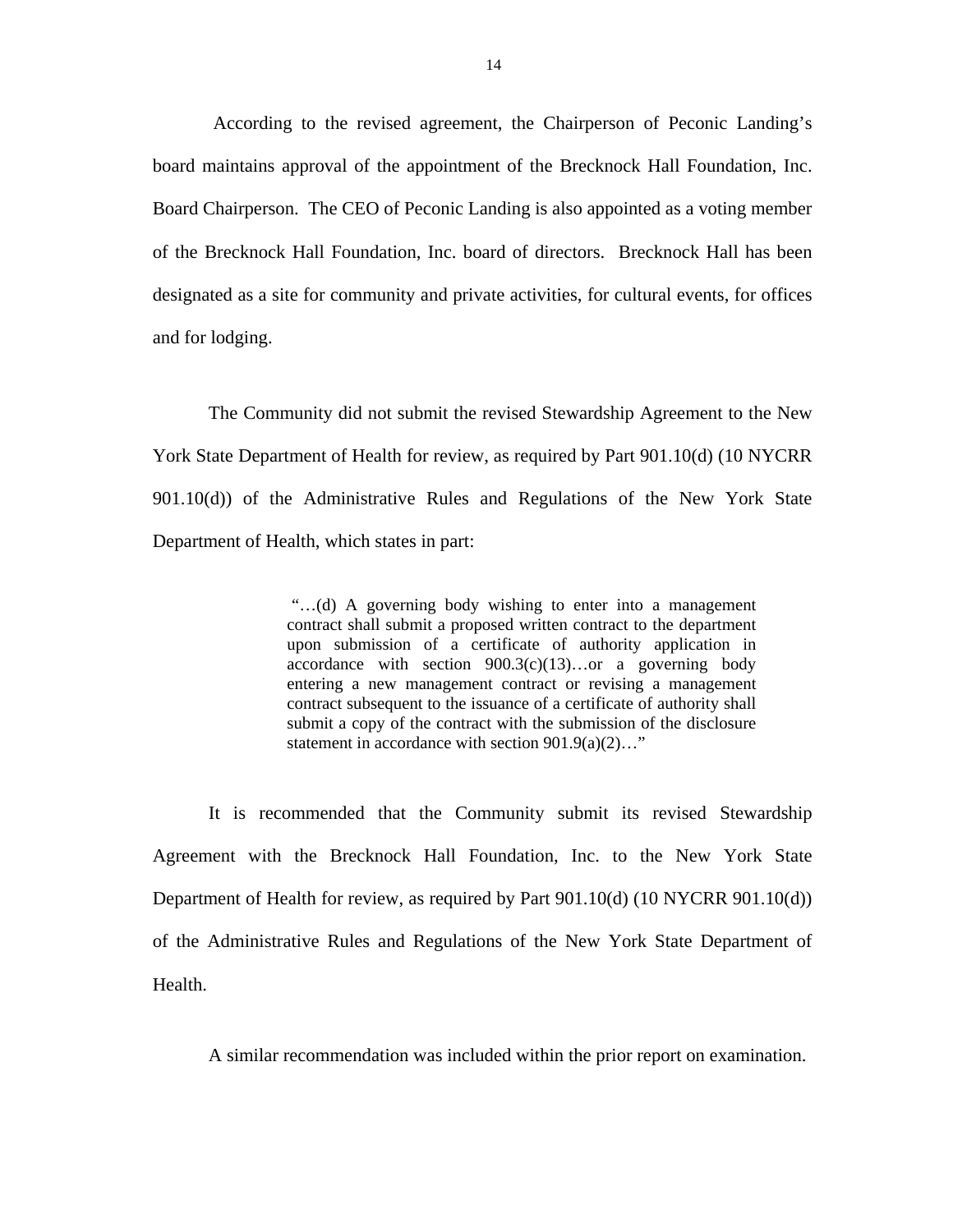As of the examination date, the Stewardship Agreement was not made part of the Peconic Landing Disclosure Statement. Therefore, Peconic Landing was not in compliance with Section 4606(9) of the New York Public Health Law, which states in part:

> "Prior to the execution of a contract, or before the transfer of any money, other than a refundable priority reservation fee or nonrefundable priority reservation agreement application fee, to an operator by or on behalf of a prospective resident, whichever occurs first, the operator shall deliver to the person with whom the contract is to be entered into or the person's legal representative the most recent annual statement as required by section forty-six hundred seven of this article, and an initial disclosure statement which contains the following…

> (9). If the applicant is the subsidiary corporation or the affiliate of another corporation, a statement identifying the parent corporation or the other affiliate corporation, the primary activities of such parent, or other affiliate corporation, the interest in the applicant held by such parent or other affiliate corporation, and the extent to which the parent corporation will be responsible for the financial and contractual obligations of the subsidiary;"

It is recommended that the Community comply with the requirements of Section 4606(9) of the New York State Public Health Law and include the required wording relative to the primary activities, interest and financial responsibilities between the Community and the Brecknock Hall Foundation Inc., as stated within the Brecknock Hall Stewardship Agreement within the Community's Disclosure Statement.

A review of the Foundation's reported financial statement as of December 31, 2013, indicated that the Foundation was insolvent as of such date in the amount of \$308,852.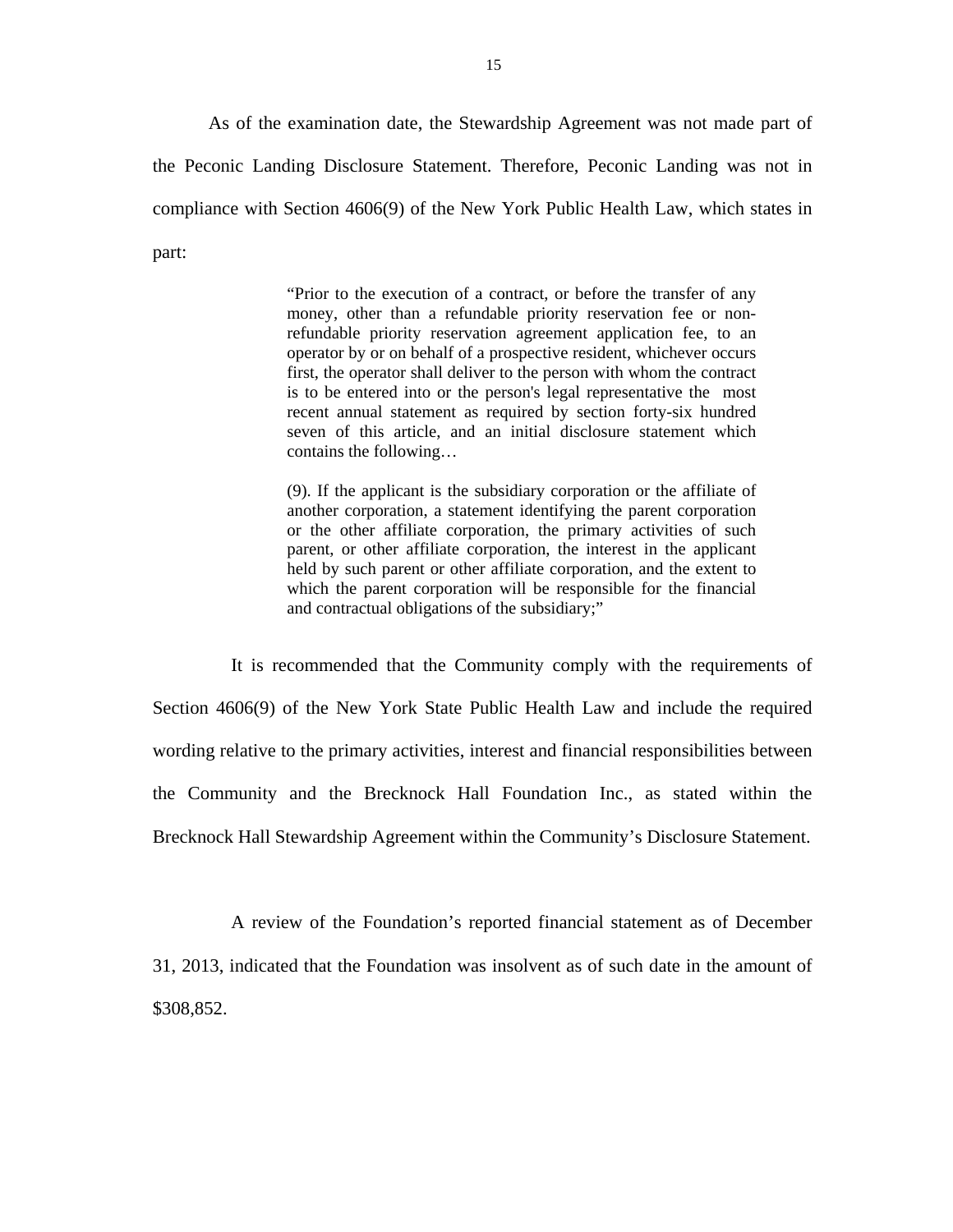#### C. Expense Allocation Procedure

 The Community generally uses its property square footage as the basis to allocate expenses among its affiliates. However, the Community has not yet adopted a formal written expense allocation procedure, allowing for such basis.

 It is recommended that the Community adopt a formal written expense allocation procedure for the purpose of allocating expenses among its affiliates.

### D. Occupancy Rates

The occupancy rates for the years covered by the examination and the year subsequent to the examination period were as follows:

|                         | 2009 | 2010                    | 2011 | 2012 |
|-------------------------|------|-------------------------|------|------|
| Independent Living      |      | 97.2% 96.4% 95.6% 96.3% |      |      |
| <b>Enriched Housing</b> |      | 75.6% 88.2% 84.8% 66.6% |      |      |
| <b>Skilled Nursing</b>  |      | 95.7% 98.6% 97.2% 92.9% |      |      |

The Community's most recent actuarial report for the period ending December

31, 2010 states in part:

"…In order for the Community to remain an on-going concern an assumption is made that it be able to market and maintain a 95% occupancy level in the Independent Living Units, 95.8% in Enriched Housing, and 95.5% occupancy in the Skilled Nursing Facility over the next 10 years."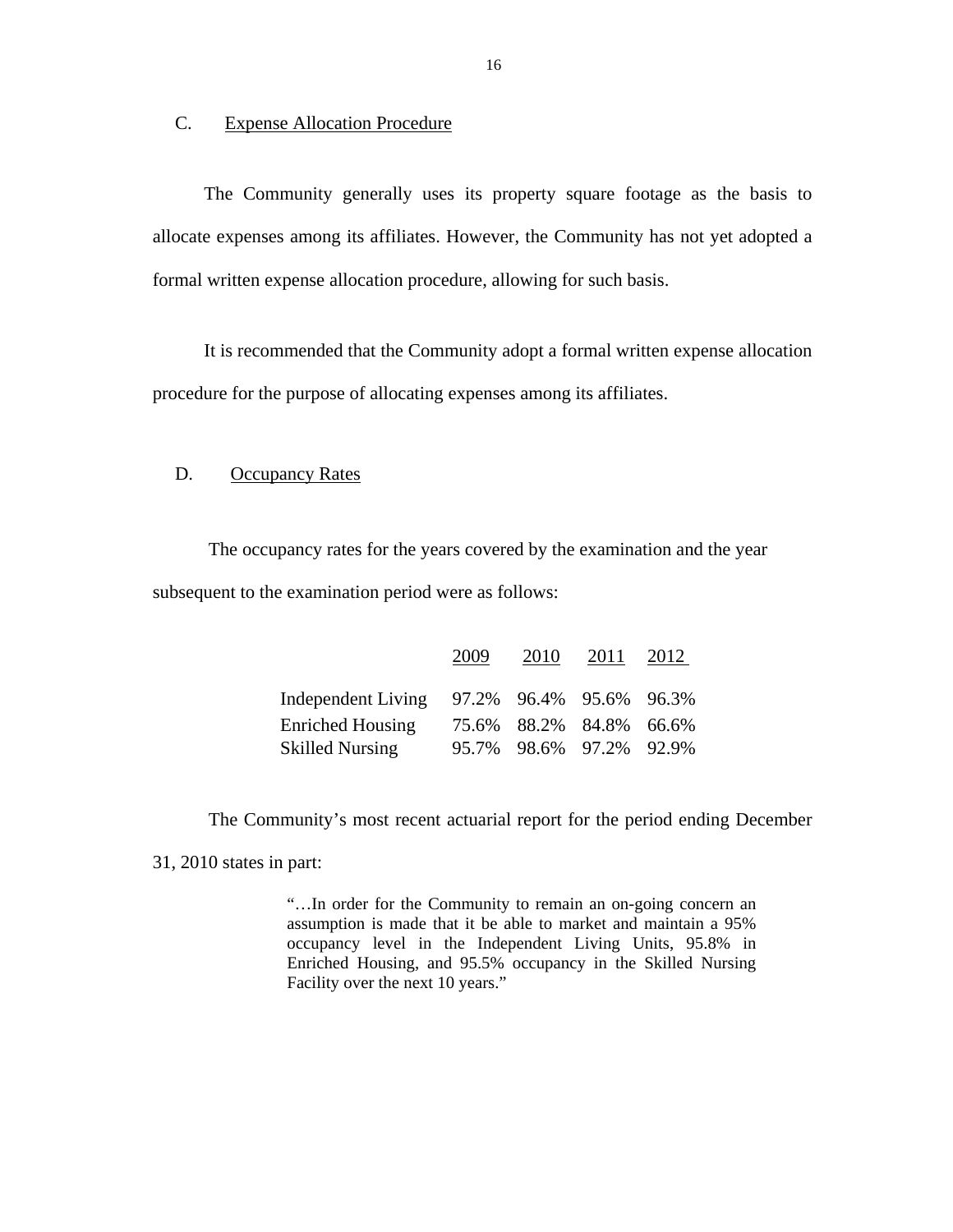<span id="page-18-0"></span>With reported occupancy levels of 66.6% in 2012, the above table indicates that the Enriched Housing component was significantly below the occupancy rate level, determined by the Community's actuary for Peconic Landing to be a going concern.

The Community has subsequently improved its occupancy rates, particularly with regard to its Enriched Housing Units, however, still remained below the occupancy goal for its Enriched Housing Units as determined by its actuarial consultant as of the date of this report on examination.

#### E. Disaster Recovery Plan

It was noted that the transportation procedures for the evacuation of residents were not included in the Community's Emergency Procedures Manual.

It is recommended that the Community include specific transportation procedures for the evacuation of its residents in its Emergency Procedures Manual.

A similar recommendation was included in the prior report on examination.

#### F. Custodial Arrangements

The Community does not maintain custodial agreements that safeguard its investments that are held in banking institutions. The Department is cognizant of the fact that certain Community investments are held with an existing bank trustee approved pursuant to the Community's bond indenture. Therefore, the Community is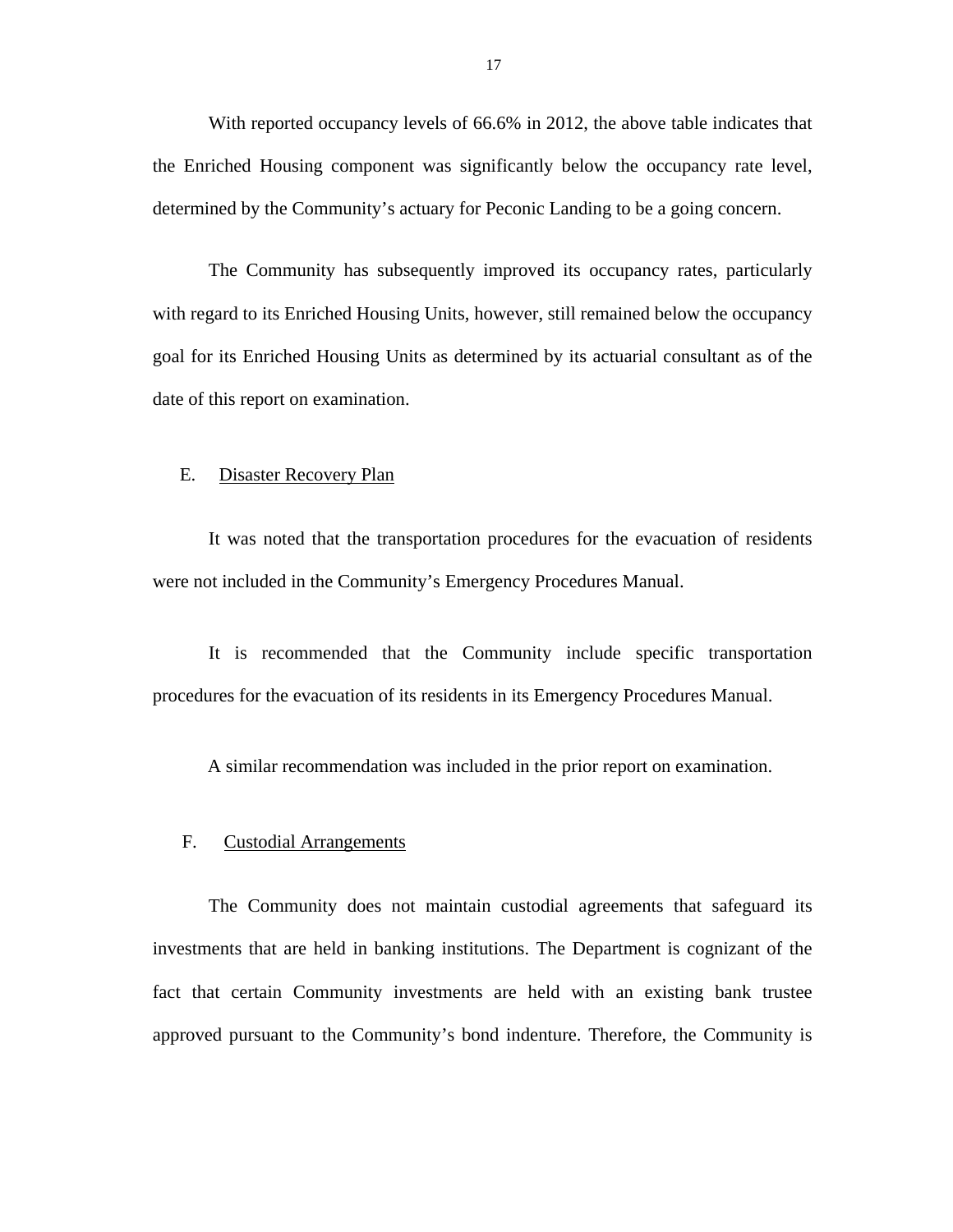limited in its ability to retroactively amend the bank trustee documents that were established under the initial bond financing arrangement.

However, for its investments that are not held in bank trustee accounts established pursuant to the bond indenture and where the Community's investments are held via regular depository agreements directly with banks, the Community does not have the same restrictions as with the bank trustee accounts.

At a minimum, the following safeguards and controls are recommended for inclusion in investment custodial account agreements according to the National Association of Insurance Commissioners ("NAIC") *Financial Condition Examiners Handbook, 2012 Edition*:

a. The custodian is obligated to indemnify for any loss of securities in the custodian's custody, except that, unless domiciliary state law, regulation or administrative action otherwise require a stricter standard, the custodian shall not be so obligated to the extent that such loss was caused by other than the negligence or dishonesty of the custodian;

b. If domiciliary state law, regulation or administrative action requires a stricter standard of liability for custodians of insurance company securities than that set forth above then such stricter standard shall apply;

c. In the event of a loss of the securities for which the custodian is obligated to indemnify the insurance company, the securities shall be promptly replaced or the value of the securities and the value of any loss of rights or privileges resulting from said loss of securities shall be promptly replaced;

d. The custodian shall not be liable for any failure to take any action required to be taken hereunder in the event and to the extent that the taking of such action is prevented or delayed by war (whether declared or not and including existing wars), revolution, insurrection, riot, civil commotion, act of God, accident, fire, explosions, stoppage of labor, strikes or other differences with employees, laws, regulations, orders or other acts of any governmental authority, or any other cause whatever beyond its reasonable control;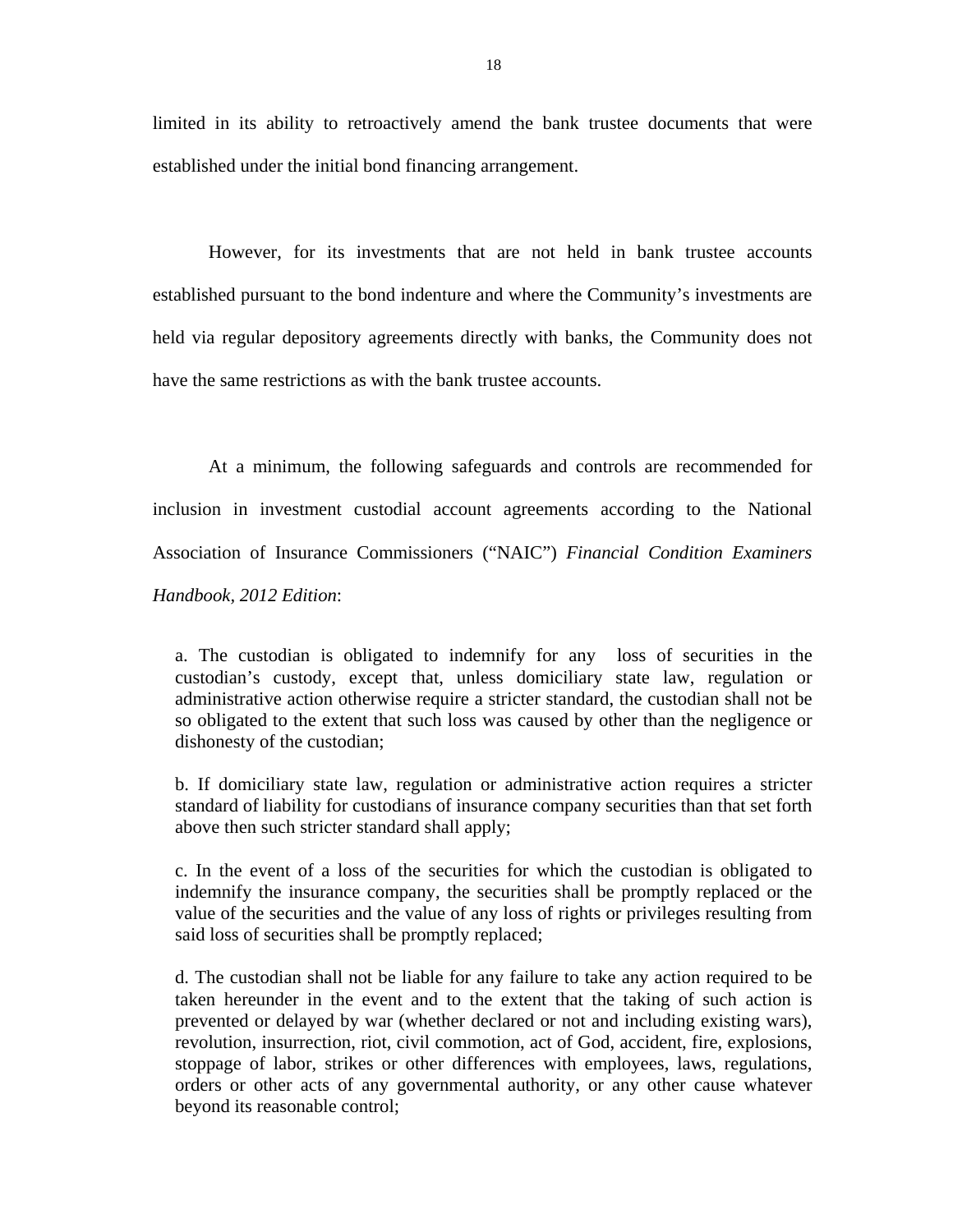e. In the event that the custodian gains entry in a clearing corporation through an agent, there should be a written agreement between the custodian and the agent that the agent shall be subjected to the same liability for loss of securities as the custodian. If the agent is governed by laws that differ from the regulation of the custodian, the Superintendent of Insurance may accept a standard of liability applicable to the agent that is different from the standard liability;

f. If the custodial agreement has been terminated or if 100% of the account assets in any one custody account have been withdrawn, the custodian shall provide written notification, within three business days of termination or withdrawal, to the insurer's domiciliary commissioner;

g. During regular business hours, and upon reasonable notice, an officer or employee of the insurance company, an independent accountant selected by the insurance company and a representative of an appropriate regulatory body shall be entitled to examine, on the premises of the custodian, its records relating to securities, if the custodian is given written instructions to that effect from an authorized officer of the insurance company;

h. The custodian and its agents, upon reasonable request, shall be required to send all reports which they receive from a clearing corporation, which the clearing corporation permits to be redistributed including reports prepared by the custodian's outside auditors, to the insurance company on their respective systems of internal control;

i. To the extent that certain information maintained by the custodian is relied upon by the insurance company in preparation of its annual statement and supporting schedules, the custodian agrees to maintain records sufficient to determine and verify such information;

j. The custodian shall provide, upon written request from a regulator or an authorized officer of the insurance company, the appropriate affidavits, with respect to the insurance company's securities held by the custodian;

k. The custodian shall secure and maintain insurance protection in an adequate amount.

It is recommended, with regard to the Community's investments that are not held pursuant to a bond indenture, that the Community establish custodial agreements with the financial institutions that safeguard its investments and include the above enumerated protective safeguards and controls in those agreements.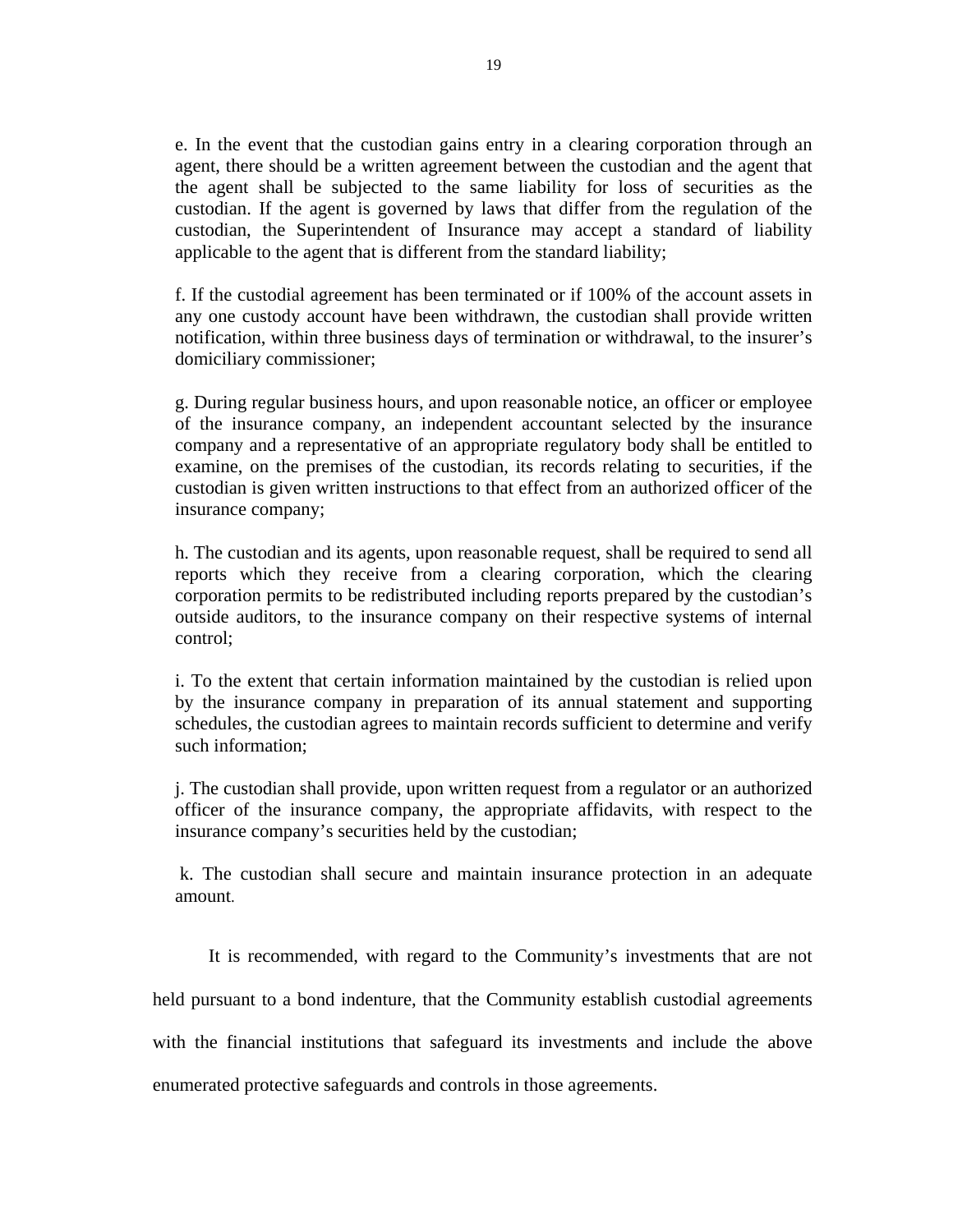<span id="page-21-0"></span>A similar recommendation was included within the prior report on examination.

### G. Accounts and Records

During the course of the examination, it was noted that the Community's treatment of certain items was not in accordance with generally accepted accounting principles as modified pursuant to Insurance Regulation No. 140 or annual statement instructions. A description of such items is as follows:

#### 1. Accounts Receivable

The Community reported as an admitted asset on its actuarial balance sheet amounts receivable, applicable to Medicaid accounts which were overdue for more than 365 days as of the examination date and amounts receivable from various residents which were overdue in excess of 90 days as of the examination date.

Section 350.6(c)(7) of Insurance Regulation No. 140 (11 NYCRR 350) states in part:

> "(c)…assets supporting reserve liabilities may be invested in any of the following:

"(7)…accounts receivable subject to the restrictions that they are expected to be paid and not more than: (i) 90 days overdue when the payor is not a government agency; and (ii) 12 months overdue when the payor is a government agency;"

 $350.6(c)(7)$  of Insurance Regulation No. 140 and report on its actuarial balance sheet, It is recommended that the Community comply with the requirements of Section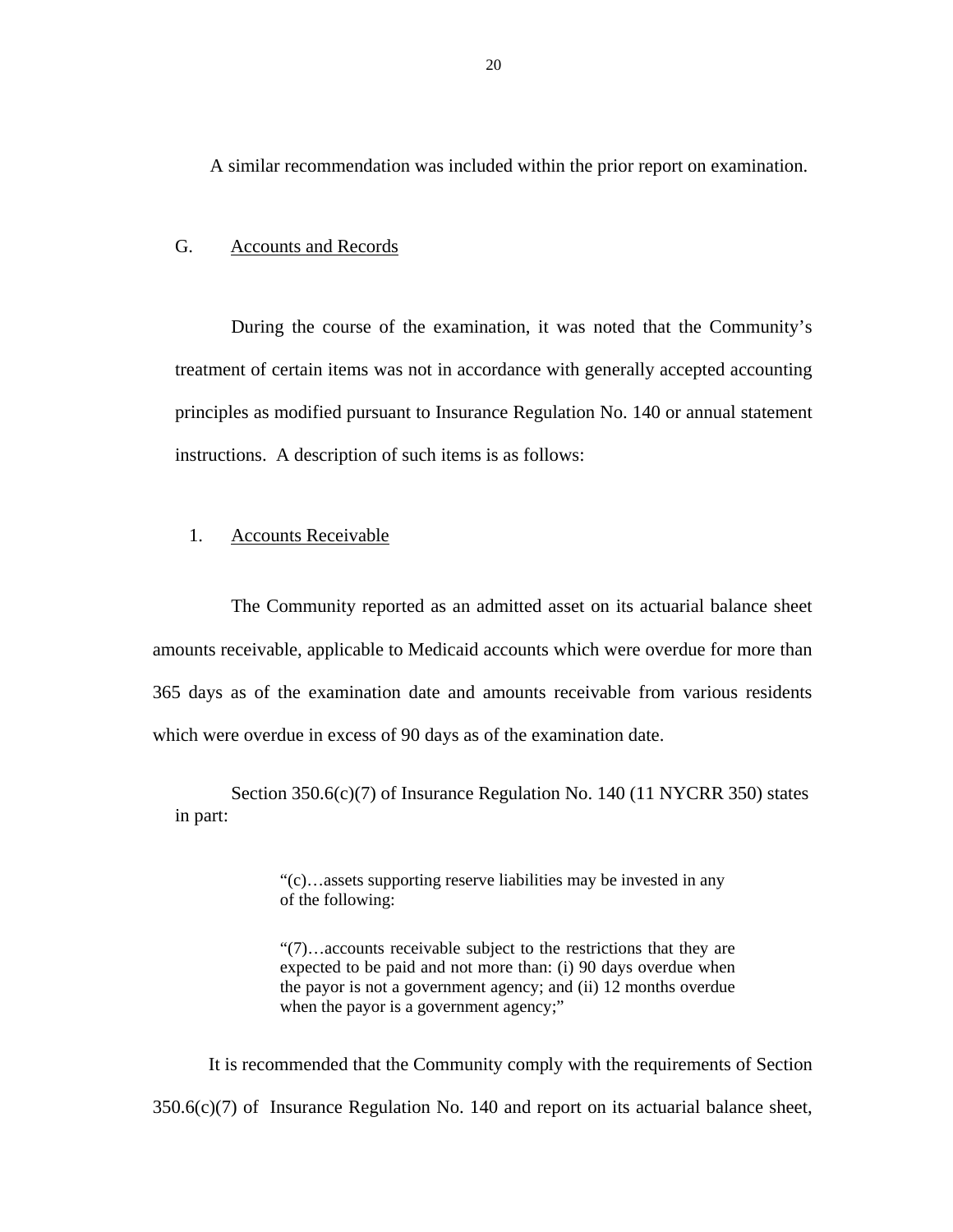as admitted assets, government agency receivables that are due within 365 days and non-government agency receivables that are due within 90 days of the determination date.

A similar recommendation was included in the prior report on examination.

#### 2. Marketing Incentive

The Community, during the examination period, initiated a marketing incentive program entitled, "recapture program". The recapture program provided potential residents the option of deferring a portion of the purchase price of a cottage unit. According to such recapture program incentive process, such deferred purchase price is due to the Community at the time the unit is resold. The total amount due to the Community relative to the recapture program as of December 31, 2011 was \$416,390.

The Community reported the \$416,390 as a prepaid expense in its filed December 31, 2011 annual statement.

Such reporting does not comply with the "*Instructions for Completing The Continuing Care Retirement Community (CCRC) Annual Statement Blank Calendar Year 2011*," which states in part:

> "…Prepaid Expenses **–** Amounts paid to creditors prior to the due date $\ldots$ <sup>5</sup>.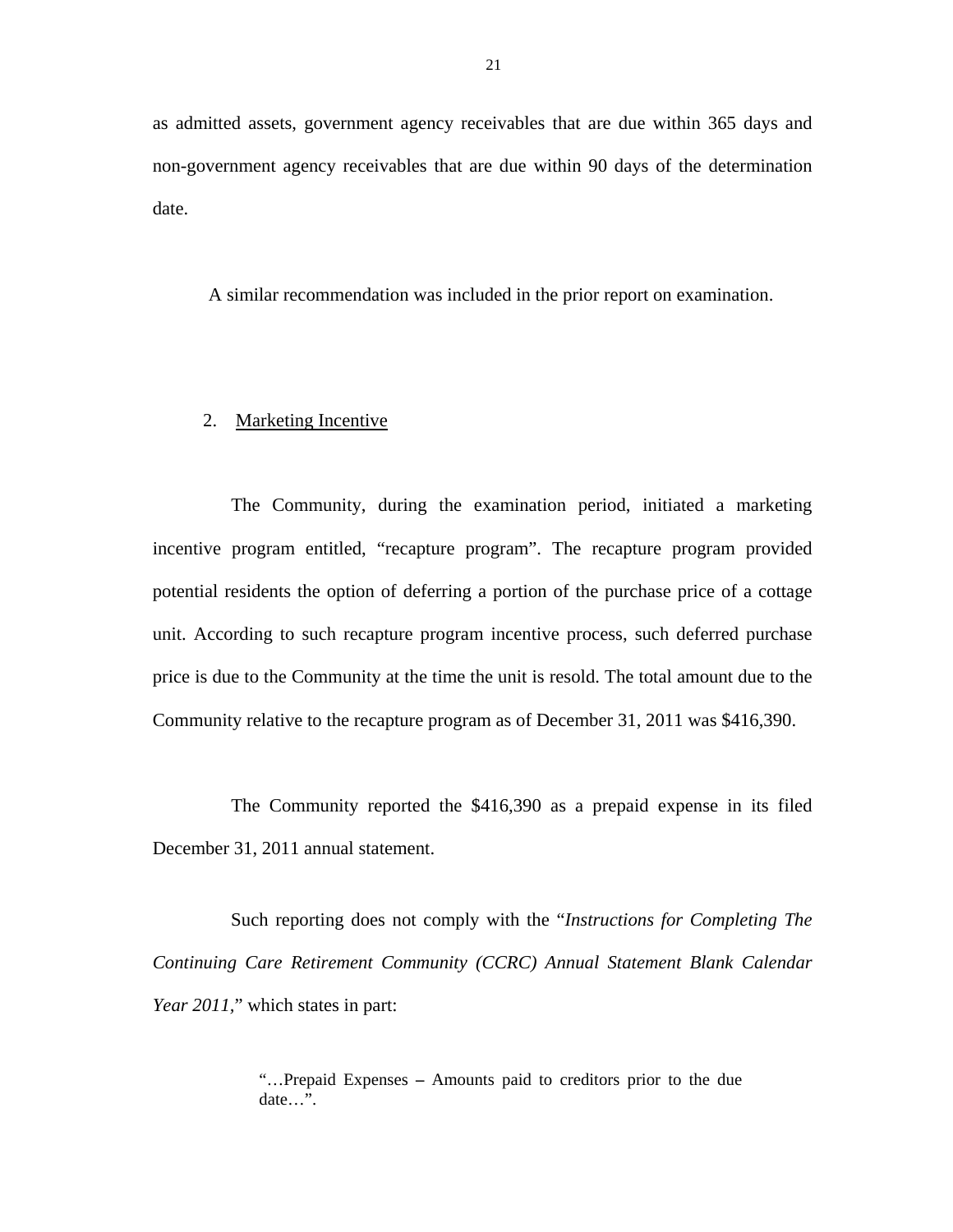It is recommended that Peconic Landing comply with the "*Instructions for Completing The Continuing Care Retirement Community (CCRC) Annual Statement Blank*" by reporting as prepaid expenses only amounts paid to creditors prior to the due date.

It is also recommended that Peconic Landing report amounts due to the Community as a result of the recapture program as an accounts receivable item within its annual statement filings.

#### 3. Common Stock Investment – Golf Memberships

The Community bought four (4) golf memberships from Island's End Golf and Country Club, Inc. ("Island's End"). In order to purchase a membership from Island's End one has to own at least twenty (20) shares of that Company's common stock. Therefore, in January, 2011, Peconic Landing purchased twenty (20) shares of Island's End common stock for \$10,000 (and also purchased the four 2011 memberships).

The four memberships cost \$12,280 a year, which Peconic Landing reported as a prepaid expense within its December 31, 2011 statutory annual statement and subsequently expensed such prepaid expenses within its books of account in 2012. The memberships are available to Peconic Landing to be used for their residents, visitors or employees.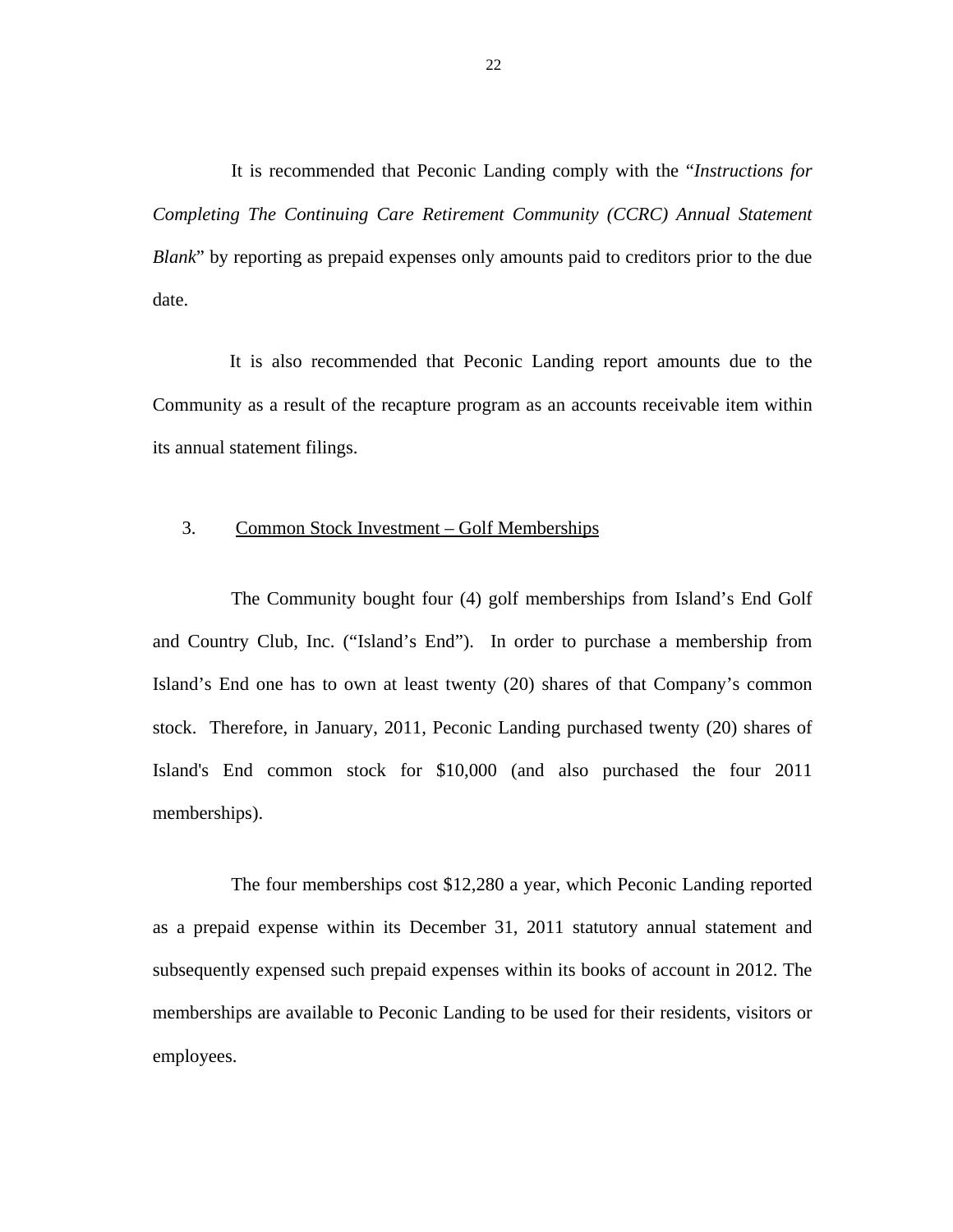Peconic Landing also reported the \$10,000 paid for the twenty (20) shares of Island's end common stock within prepaid expenses in its 2011 annual statement.

The above treatment of the \$10,000 payment for common stock (prepaid expenses) does not comply with the "*Instructions for Completing The Continuing Care Retirement Community (CCRC) Annual Statement Blank Calendar Year 2011*," which states in part:

> "…Prepaid Expenses **–** Amounts paid to creditors prior to the due date…"

It is recommended that Peconic Landing comply with the "*Instructions for Completing The Continuing Care Retirement Community (CCRC) Annual Statement Blank*" by reporting as prepaid expenses only amounts paid to creditors prior to the due date, and report the 20 shares bought from Island's End within the asset account, "Common stock" in the Community's future filed annual statements.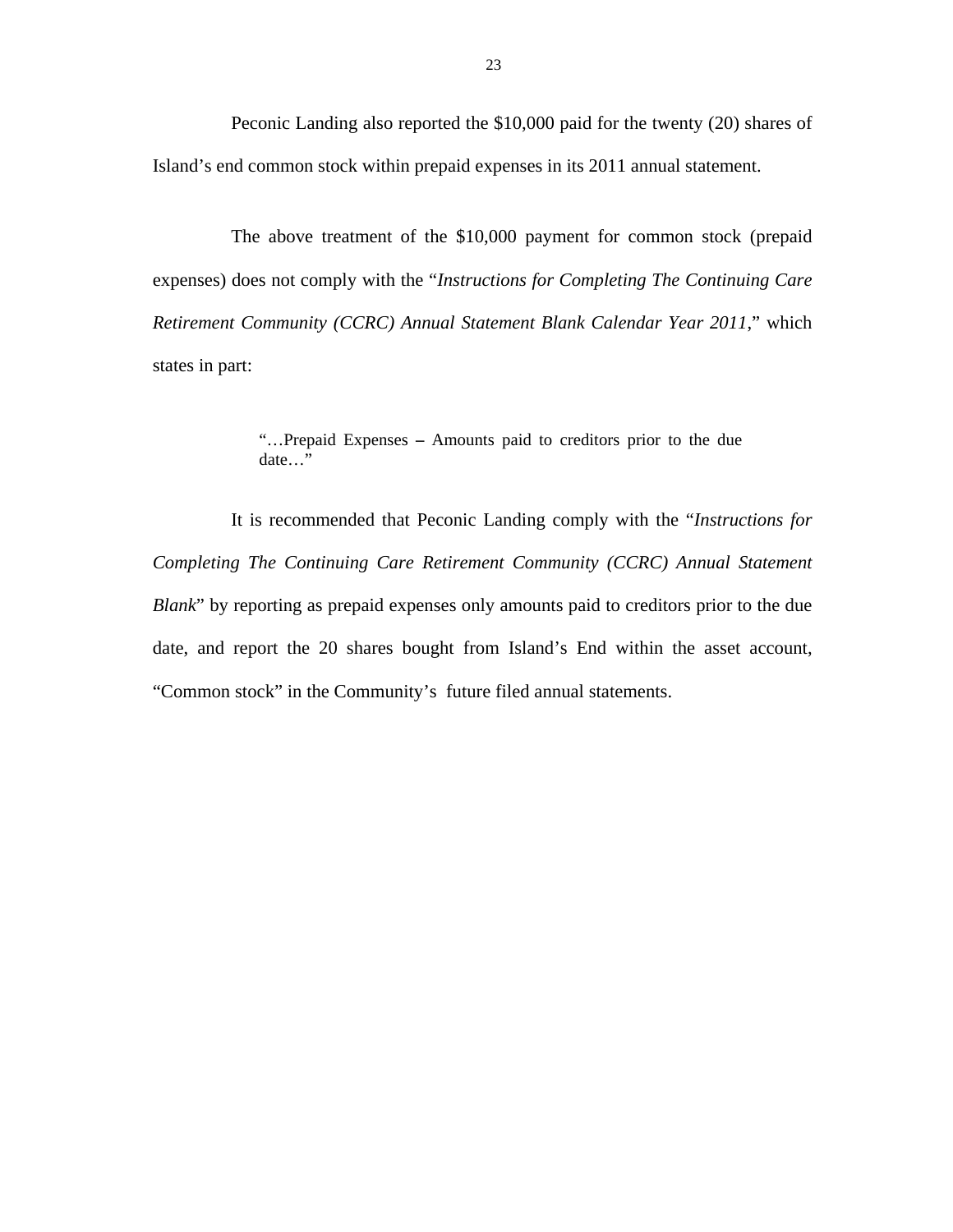#### **3. FINANCIAL STATEMENTS**

<span id="page-25-0"></span>The following statements show the assets, liabilities, and actuarial surplus as of December 31, 2010, as contained in the Community's 2011 filed annual statement presented on a statutory actuarial basis pursuant to Insurance Regulation No. 140 (11 NYCRRR 350), a condensed summary of operations and a reconciliation of the actuarial surplus account for the years under review.

The examiner's review of a sample of transactions did not reveal any differences which materially affected the Community's financial condition as presented in its financial statements contained in the December 31, 2011 filed annual statement.

#### A. Balance Sheet

| Assets                                                                                                       | Examination                              | Community                                     |
|--------------------------------------------------------------------------------------------------------------|------------------------------------------|-----------------------------------------------|
| Cash and invested assets<br>Accounts receivable and prepaid expenses<br>Real estate related to the Community | \$16,267,473<br>2,359,201<br>133,777,722 | 16,267,473<br>\$.<br>2,359,201<br>133,777,722 |
| Deferred financing costs<br>Deferred marketing costs<br><b>Escrow</b> account                                | 982,403<br>1,332,675<br>10,303,670       | 982,403<br>1,332,675<br>10,303,670            |
| Total assets                                                                                                 | \$165,023,144                            | \$165,023,144                                 |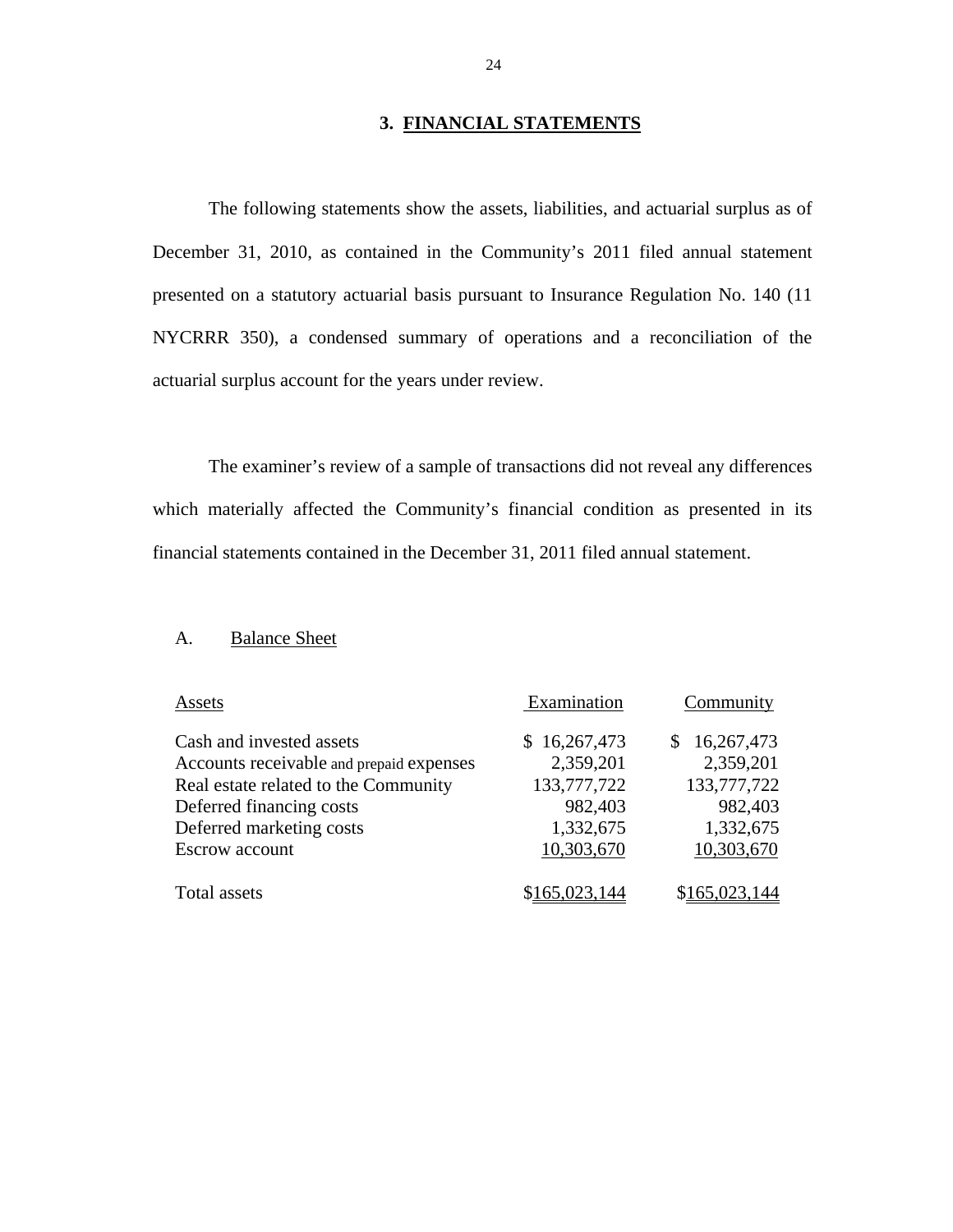**Liabilities** 

| Loans Payable<br>Actuarial reserve liabilities | \$29,175,264<br>127,846,120 | \$29,175,264<br>127,846,120 |
|------------------------------------------------|-----------------------------|-----------------------------|
| <b>Total liabilities</b>                       | \$157,021,384               | \$157,021,384               |
| Actuarial surplus                              | \$8,001,760                 | \$8,001,760                 |
| Total liabilities and surplus                  | \$165,023,144               | \$165,023,144               |

**Note**: It is noted that the asset values herein are reported on a statutory/actuarial basis. As such, the values differ from the certified financial statements prepared by the Community's certified public accountants.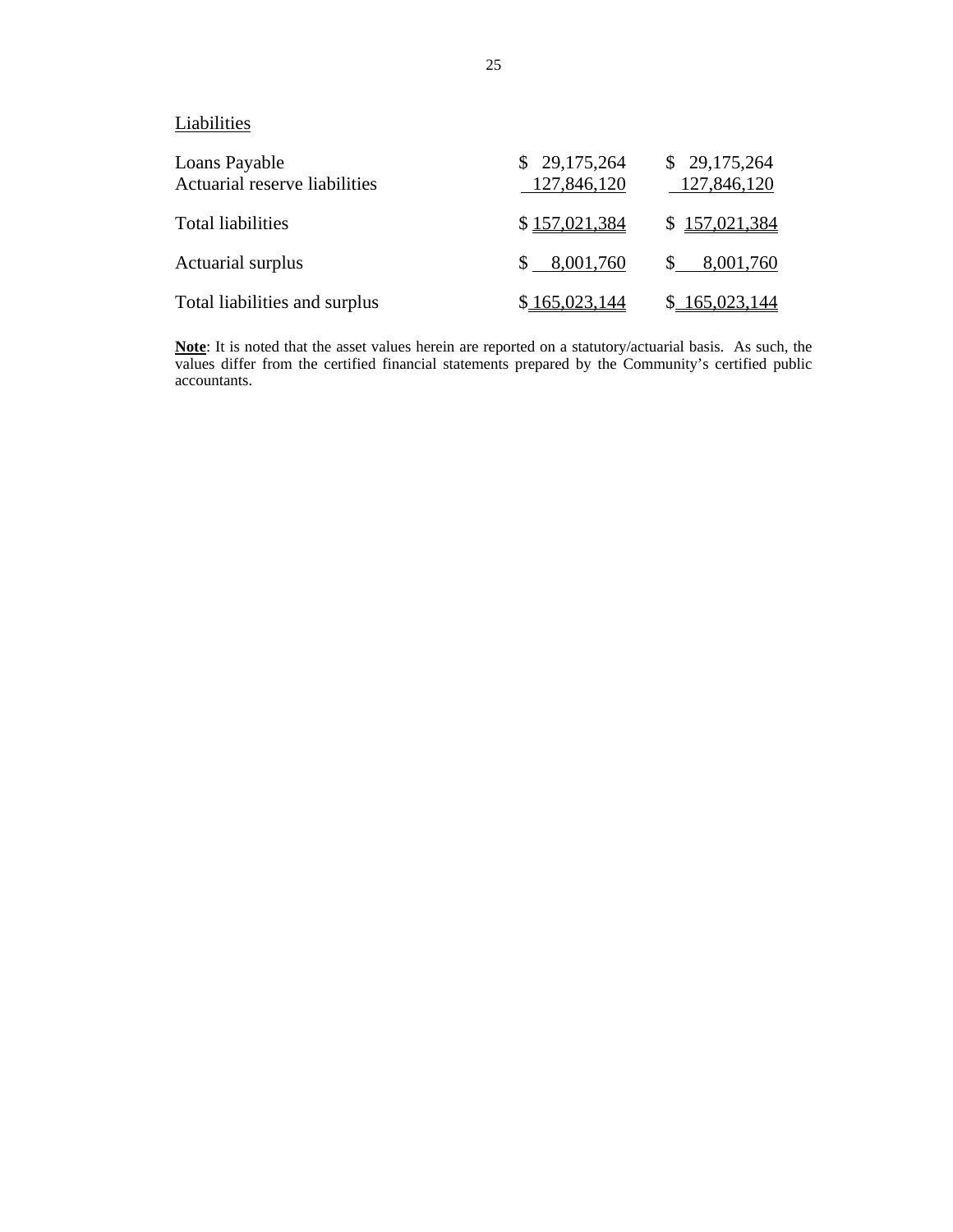## B. Statement of Revenue and Expenses and Change in Actuarial Surplus

The statement of revenue and expenses is presented on a GAAP basis, as modified pursuant to Insurance Regulation No. 140, for the three-year period, January 1, 2008 through December 31, 2010:

## Revenue

| Resident services                     | \$43,175,658 |                  |
|---------------------------------------|--------------|------------------|
| Health care services                  | 12,809,500   |                  |
| Remarketing fee revenue               | 1,571,325    |                  |
| Investment income                     | 2,169,160    |                  |
| Contributions (unrestricted)          | 313,022      |                  |
| Net assets released from restrictions | 1,688,827    |                  |
| Other miscellaneous revenue           | 1,516,742    |                  |
| Total revenue                         |              | \$63,244,234     |
| <b>Operating expenses</b>             |              |                  |
| Health care                           | \$12,811,472 |                  |
| Dietary                               | 9,123,048    |                  |
| Administration and general            | 15,261,458   |                  |
| Maintenance and security              | 9,071,597    |                  |
| Housekeeping and laundry              | 2,352,994    |                  |
| Depreciation and amortization         | 14,961,639   |                  |
| Interest on loans                     | 7,138,392    |                  |
| Interest on resale of units           | 3,429,369    |                  |
| Net assets released from restrictions | 1,688,827    |                  |
| Total operating expenses              |              | 75,838,796<br>\$ |
| <b>Operating loss</b>                 |              | \$(12,594,562)   |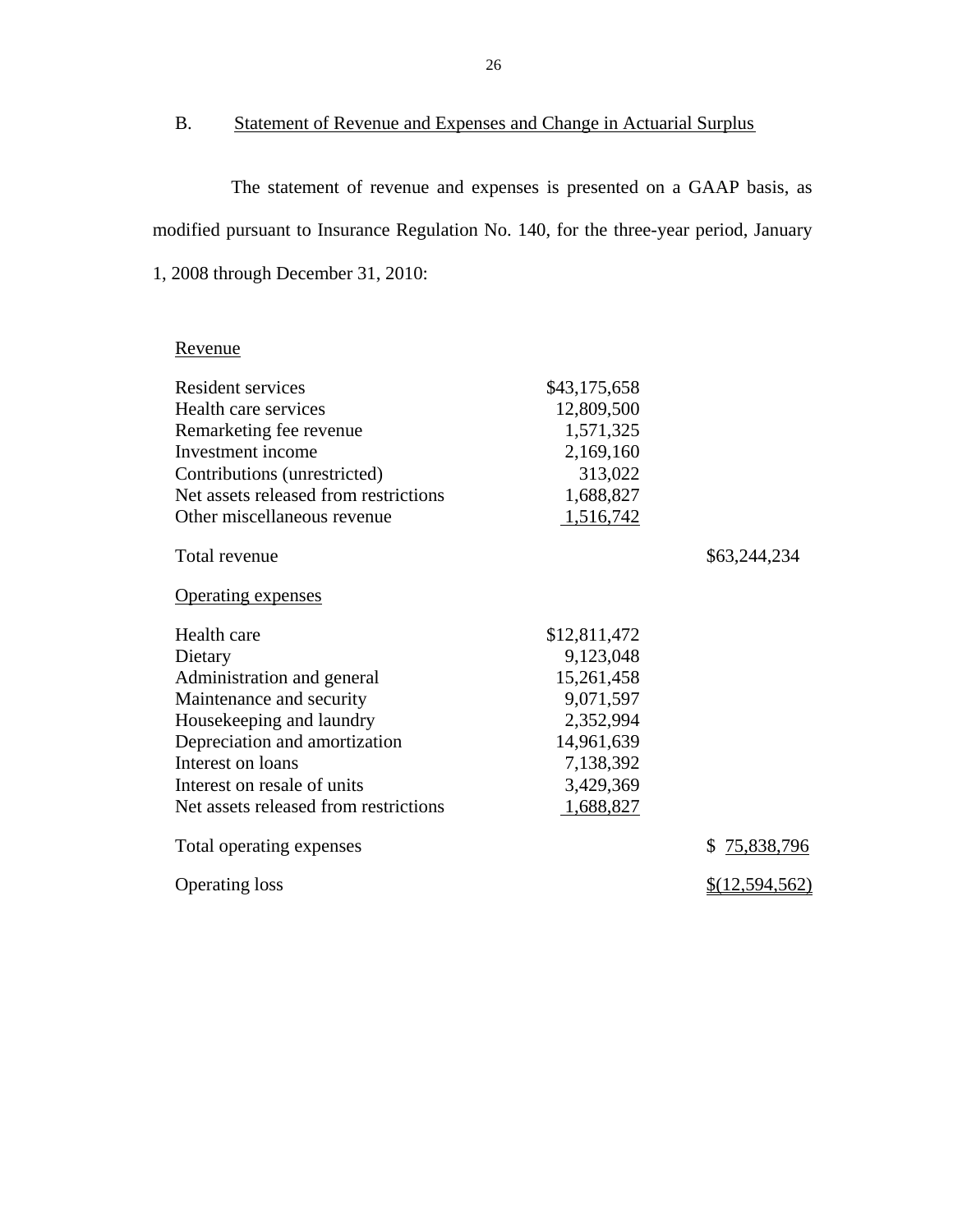#### Change in Actuarial Surplus

Actuarial surplus increased \$6,250,595 during the three-year period, January 1,

2008 through December 31, 2010, detailed as follows:

| Actuarial surplus, per report on     |          |           |             |
|--------------------------------------|----------|-----------|-------------|
| examination, as of December 31, 2007 |          |           | \$1,751,165 |
|                                      | Gains in | Losses in |             |

|                                                                          | Surplus      | Surplus      |             |
|--------------------------------------------------------------------------|--------------|--------------|-------------|
| Net loss                                                                 |              | \$12,594,562 |             |
| Statutory adjustment as per<br>examination*                              | \$18,845,157 |              |             |
| Net increase in surplus                                                  |              |              | 6,250,595   |
| Actuarial surplus, per report on<br>examination, as of December 31, 2010 |              |              | \$8,001,760 |

 modified GAAP basis of accounting and the actuarial surplus. \*Note: This adjustment represents the difference between the net income pertaining to the statutory

### **4. SUBSEQUENT EVENTS**

On June 19, 2014, the New York State Department of Health approved an application by Peconic Landing to amend its Certificate of Authority. According to the application, Peconic Landing will increase its number of independent living units by forty-six (46) and increase its skilled nursing facility beds by sixteen (16).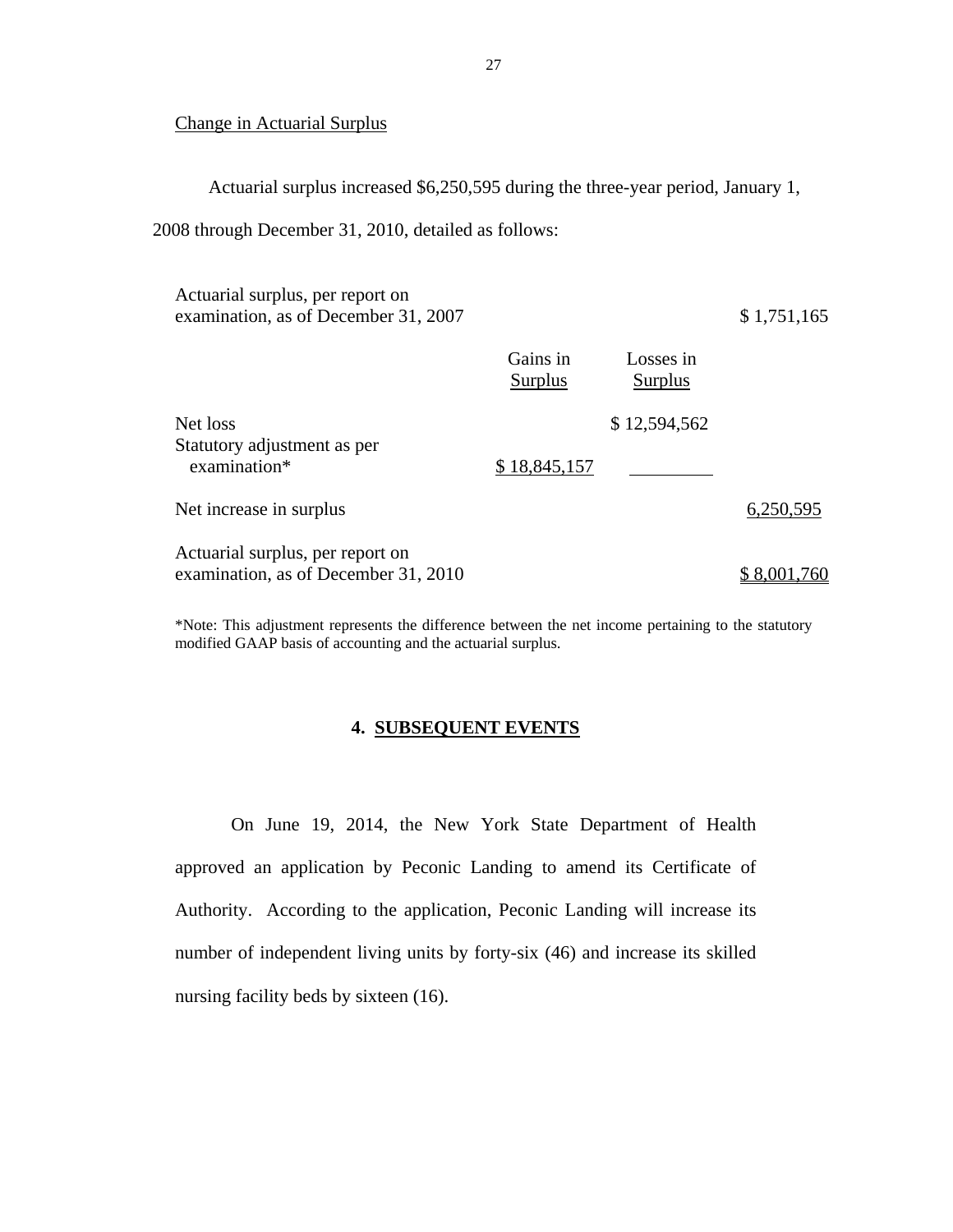The approval also included a change in Peconic Landing's Certificate of Authority to cease adult care facility services through Peconic Landing's CCRC Adult Care Facility and provide such services through a separate legal entity to be located on the Peconic Landing campus. The new adult care facility entity will consist of twenty six (26) enriched housing and sixteen (16) special needs assisted living residence beds. The new adult care facility will provide the required adult care facility services under a contract that will ensure priority placement to the Community's residents.

The anticipated construction start date was October 15, 2014 with an estimated completion date of January 15, 2016.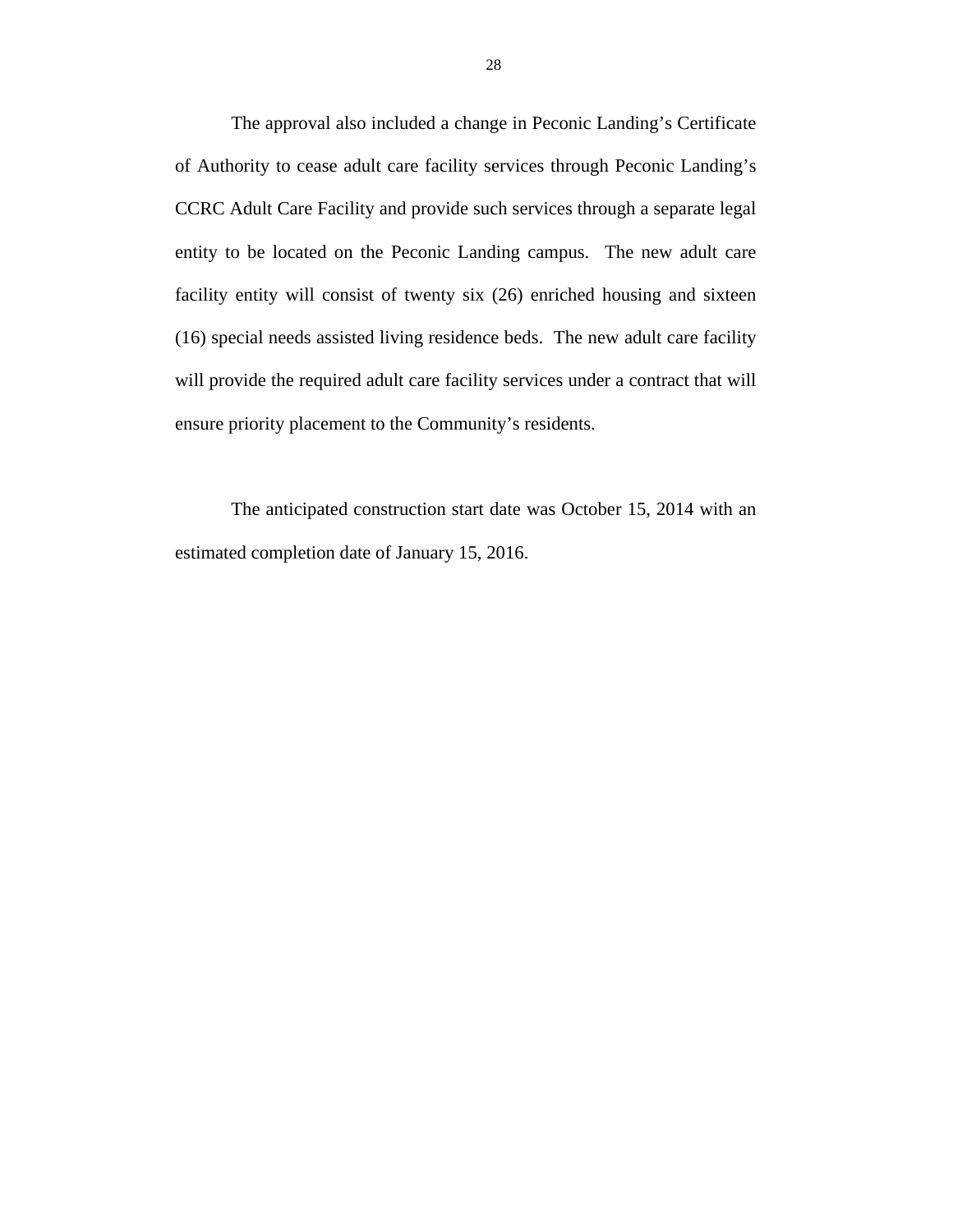## **5. COMPLIANCE WITH PRIOR REPORT ON EXAMINATION**

There were nine (9) comments and recommendations made in the prior report on examination as of December 31, 2008 (page numbers refer to the prior report on examination):

#### **ITEM NO. PAGE NO.**

5

8

#### 1. Resident Contract - Meal Plan

It is recommended that the Community comply with Section 4608 of the New York Public Health Law and refrain from implementing changes to the Community's contract (e.g., an alternative meal plan) with its residents prior to the Community receiving approval for such change to its resident care contract from the Superintendent of Insurance.

The Community subsequently submitted the alternative meal plan to the New York State Departments of Health and Insurance on March 25, 2010. Such alternative meal plan was approved by both Departments on April 5, 2010.

*The Community has complied with this recommendation.* 

#### 2. Management and Controls

It is recommended that board members attend meetings consistently to set forth their views on relevant matters so that appropriate policy decisions may be reached by the board.

*The Community has not complied with this recommendation.* 

*A similar recommendation is included within this report on examination.*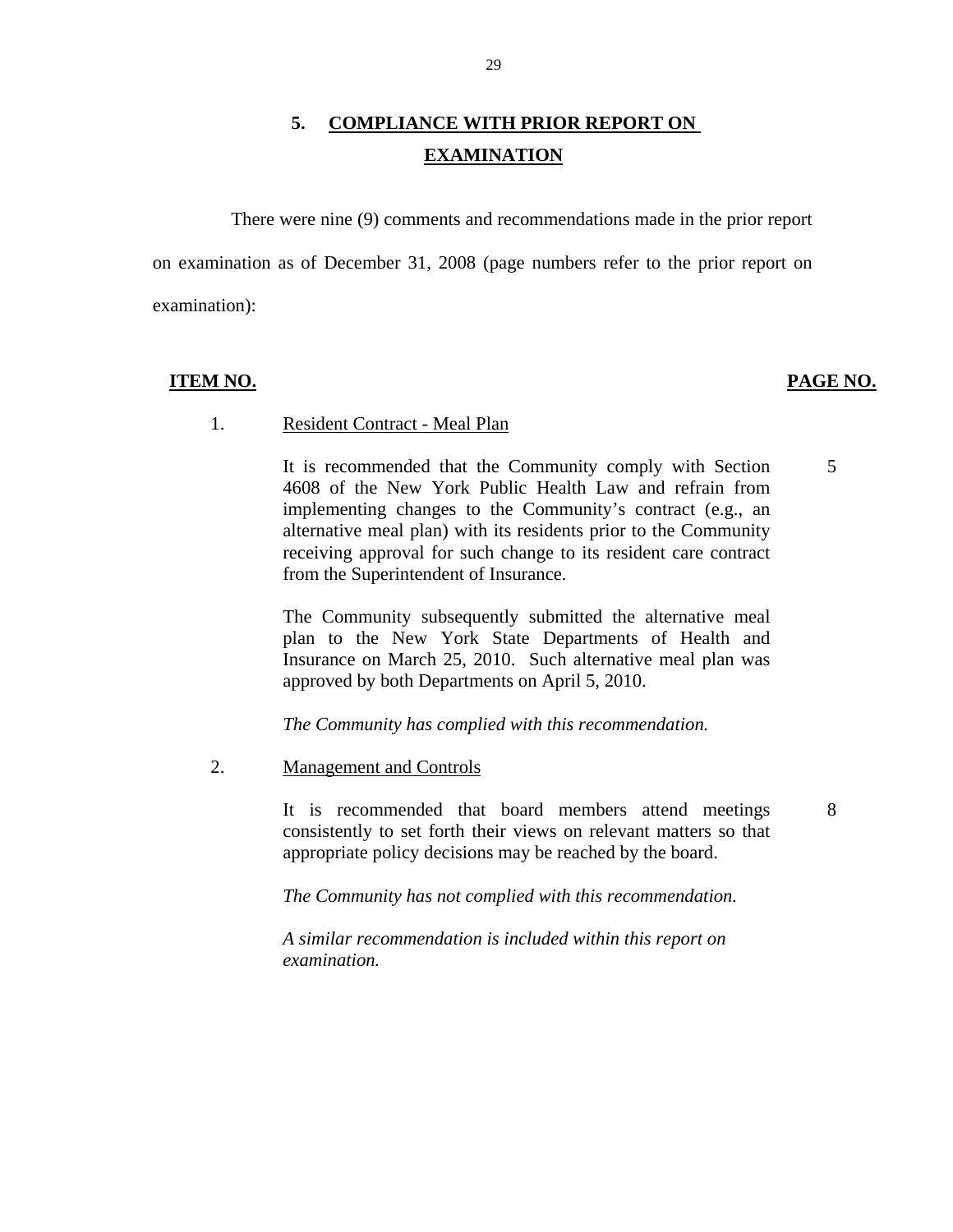12

#### 3. Brecknock Hall Foundation, Inc. (the "Foundation")

It is recommended that the Community submit its revised Stewardship Agreement with the Brecknock Hall Foundation, Inc. to the New York Department of Health for review as required by Part  $901.10(d)$  (10 NYCRR  $901.10(d)$ ) of the Administrative Rules and Regulations of the New York Department of Health.

*The Community has not complied with this recommendation.* 

*A similar recommendation is included within this report on examination.* 

4. Occupancy Rates

It is recommended that the Community continue to strive to increase its occupancy rates in accordance with its actuarial consultant's recommendations, particularly with regard to its Enriched Housing Units. 13

*The Community has subsequently improved its occupancy rates, particularly with regard to its Enriched Housing Units, however, still remained below the occupancy goal for its Enriched Housing Units as determined by its actuarial consultant as of the date of this report on examination.* 

#### 5. Disaster Recovery Plan

It is recommended that the Community include specific transportation procedures for the evacuation of its residents within its Emergency Procedures Manual. 13

*The Community has not complied with this recommendation.* 

 *examination. A similar recommendation is included within this report on*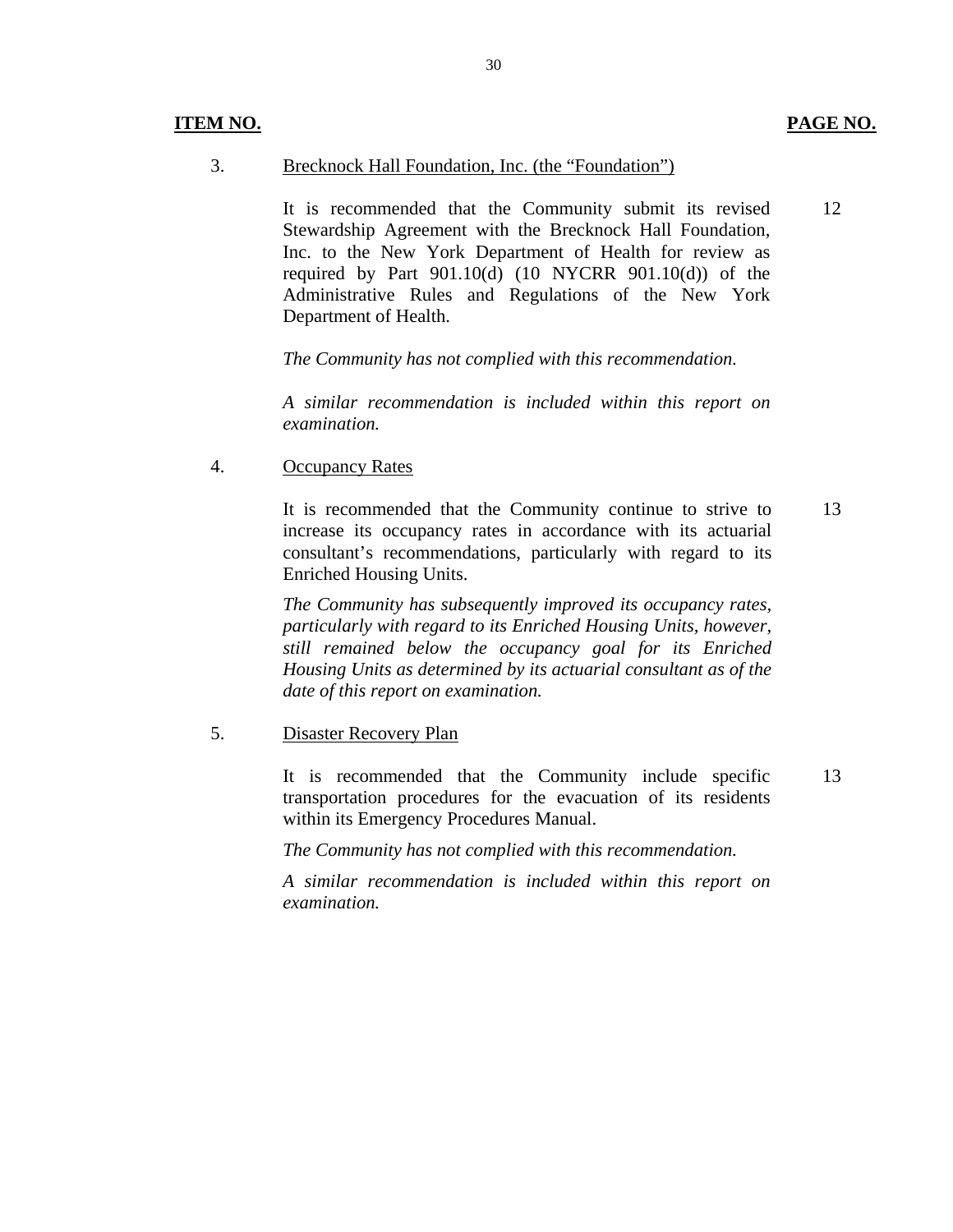It is recommended that with regard to the Community's investments that are not held pursuant to a bond indenture, the Community establish custodial agreements with the financial institutions that safeguard its investments and include the above enumerated protective covenants and provisions in those agreements.

*The Community has not complied with this recommendation.* 

*A similar recommendation is included within this report on examination.* 

7. Minimum Liquid Assets Requirement

quarterly testing and documentation requirements relative to the It is recommended that the Community comply with the minimum liquid assets requirements of Part  $360.6(a)(4)$  of Department Regulation No. 140.

*The Community has complied with this recommendation.* 

8. Accounts Receivable

It is recommended that the Community comply with the requirements of Part 350.6(c)(7) of Department Regulation No. 140 and report on its actuarial balance sheet, as admitted assets, government receivables that are due within 365 days and nongovernment receivables that are due within 90 days of the examination date.

*The Community has not complied with this recommendation. A similar recommendation is included within this report on examination.* 

9. Conflict of Interest

It is recommended that, as a prudent business practice, the Community follow its formal conflict of interest reporting procedures relative to its directors, officers, and employees.

*The Community has complied with this recommendation.* 

**ITEM NO. PAGE NO.** 

15

16

17

31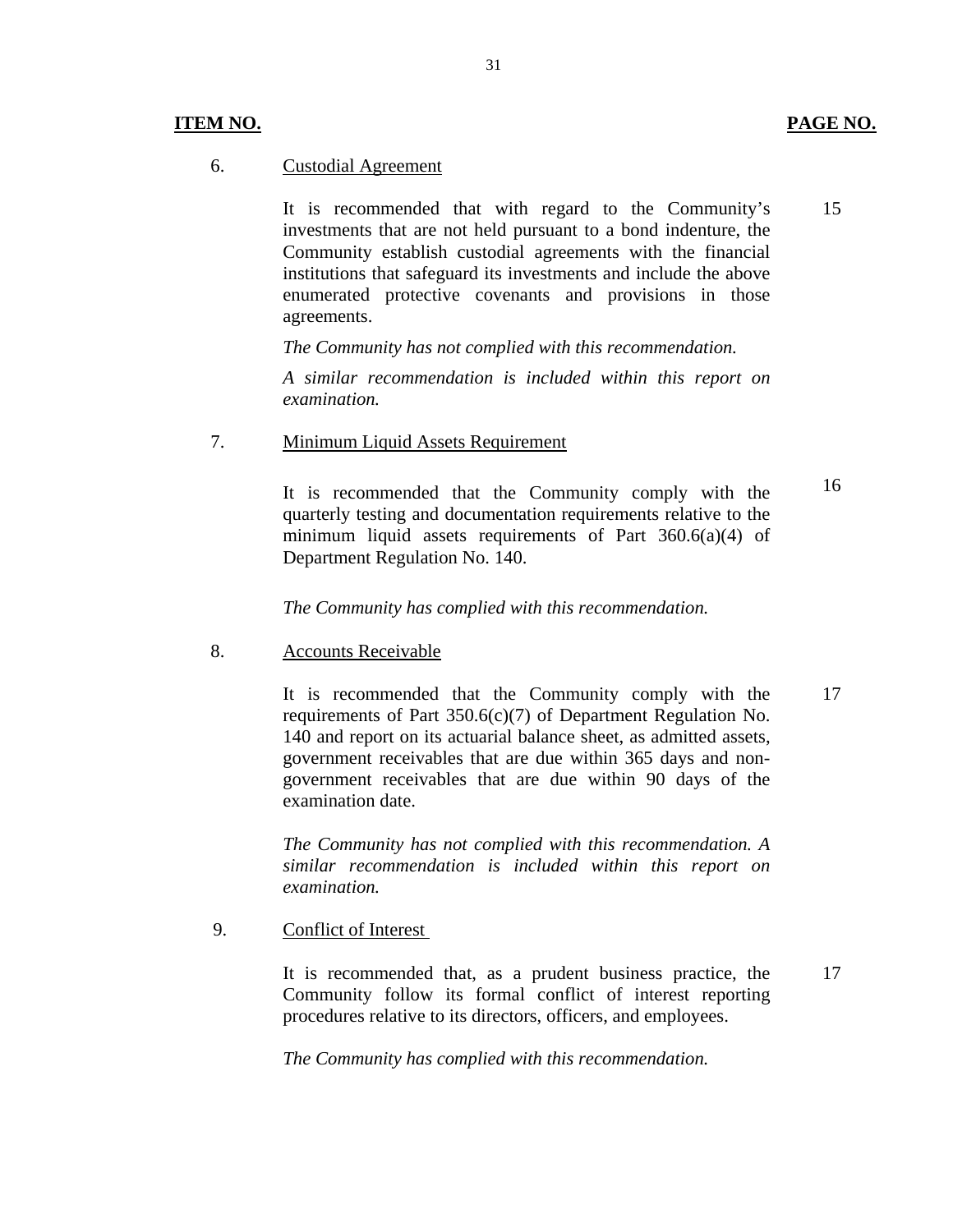### **6. SUMMARY OF COMMENTS AND RECOMMENDATIONS**

### **ITEM** PAGE NO.

7

### A. Management and Controls

It is recommended that board members attend board meetings consistently to set forth their views on relevant matters so that appropriate policy decisions may be reached by the board.

A similar recommendation was included within the prior report on examination.

#### B. Long Term Lease and Maintenance and Services Agreements

It is recommended that the Community comply with the requirements of Section 901.10(d) of the Administrative Rules and Regulations of the New York State Department of Health and submit its amended Long Term Lease Agreement to the New York State Department of Health for review and approval. Since the Maintenance and Services Agreement is a subsidiary agreement to the Long Term Lease Agreement, it is also recommended that the Community also submit the Maintenance and Service Agreement to the New York State Department of Health for review and approval. 11

#### C. Brecknock Hall Foundation, Inc. (the "Foundation")

It is recommended that Peconic Landing comply with the requirements of Section 715(a) of the New York Not-For-Profit Corporation Law and follow a prudent business practice by (i) establishing a written loan agreement each time it loans money, (ii) including a formalized repayment plan in the agreement, (iii) submitting the agreement to its board of directors for approval, and (iv) submitting the agreement to the New York State Department of Financial Services for review. 13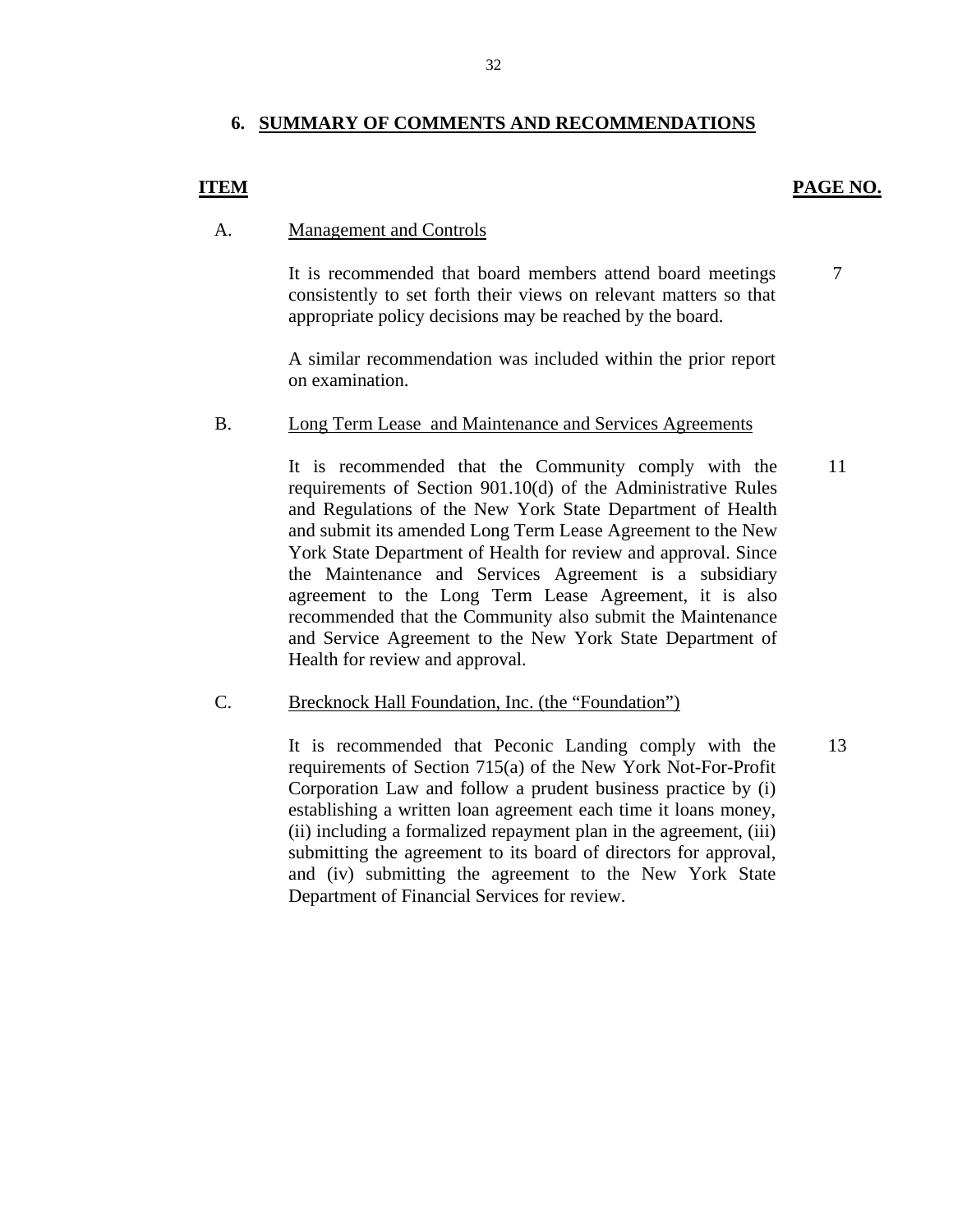### D. Stewardship Agreement

i. It is recommended that the Community submit its revised Stewardship Agreement with the Brecknock Hall Foundation, Inc. to the New York State Department of Health for review, as required by Part  $901.10(d)$  (10 NYCRR  $901.10(d)$ ) of the Administrative Rules and Regulations of the New York State Department of Health. 14

A similar recommendation was included within the prior report.

ii. It is recommended that the Community comply with the requirements of Section 4606(9) of the New York State Public Health Law and include the required wording relative to the primary activities, interest and financial responsibilities between the Community and the Brecknock Hall Foundation Inc., as stated within the Brecknock Hall Stewardship Agreement within the Community's Disclosure Statement. 15

### E. Expense Allocation Procedure

It is recommended that the Community adopt a formal written expense allocation procedure for the purpose of allocating expenses among its affiliates. 16

### F. Occupancy Rates

The Community has subsequently improved its occupancy rates, particularly with regard to its Enriched Housing Units, however, still remained below the occupancy goal for its Enriched Housing Units as determined by its actuarial consultant as of the date of this report on examination. 17

#### G. Disaster Recovery Plan

It is recommended that the Community include specific transportation procedures for the evacuation of its residents within its Emergency Procedures Manual. 17

A similar recommendation was included within the prior report on examination.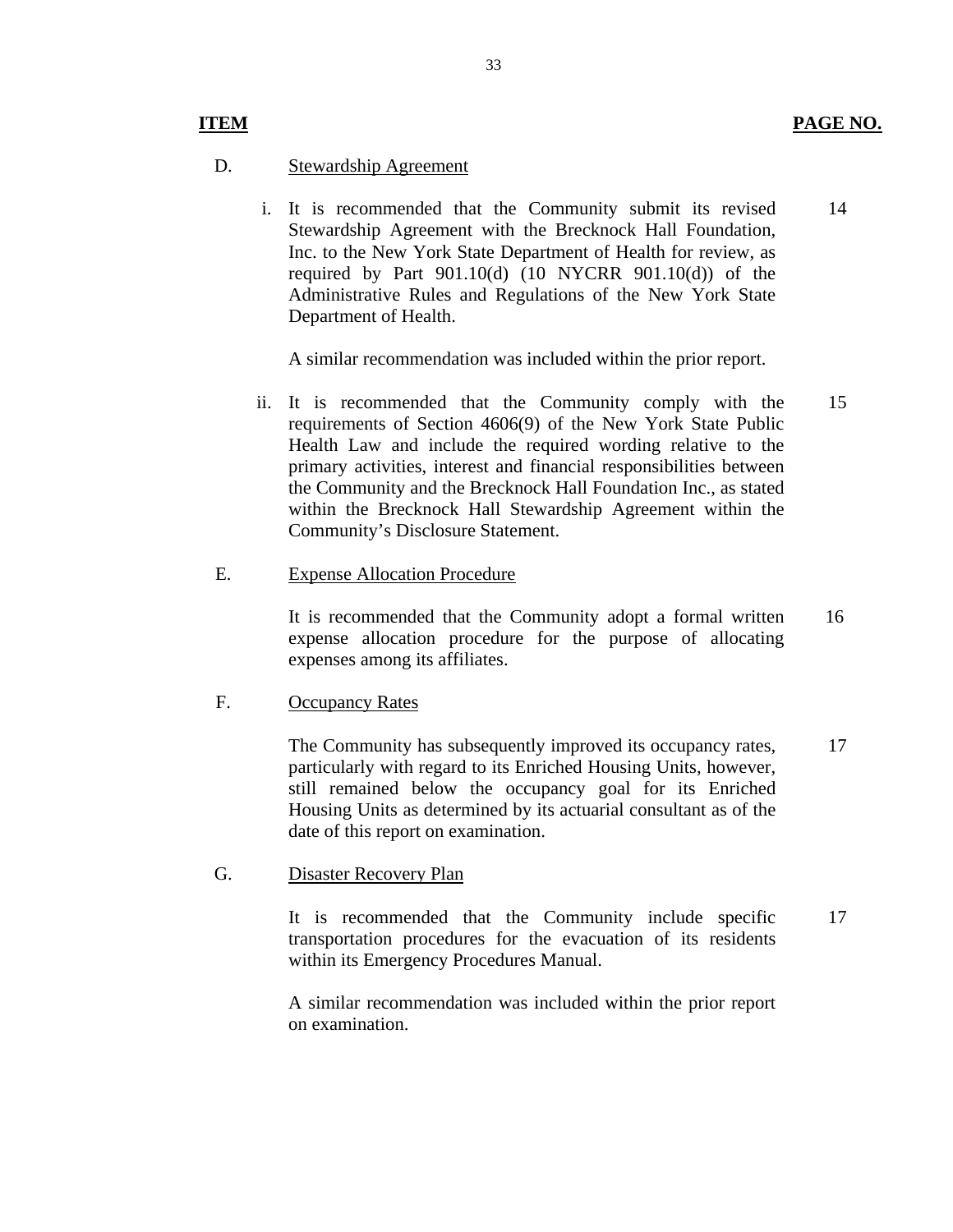### **ITEM** PAGE NO.

19

### H. Custodial Agreement

It is recommended, with regard to the Community's investments that are not held pursuant to a bond indenture, that the Community establish custodial agreements with the financial institutions that safeguard its investments and include the above enumerated safeguards and controls in those agreements.

A similar recommendation was included within the prior report on examination.

I. Accounts Receivable

It is recommended that the Community comply with the requirements of Section 350.6(c)(7) of Insurance Regulation No. 140 and report on its actuarial balance sheet, as admitted assets, government agency receivables that are due within 365 days and non-government agency receivables that are due within 90 days of the determination date. 20

A similar recommendation was included within the prior report on examination.

- J. Marketing Incentive
	- i. It is recommended that Peconic Landing comply with the "*Instructions for Completing The Continuing Care Retirement Community (CCRC) Annual Statement Blank Calendar Year 2011*" by reporting as prepaid expenses only amounts paid to creditors prior to the due date. 22
	- ii. It is also recommended that Peconic Landing report amounts due to the Community as a result of the recapture program as an accounts receivable item within its annual statement filings. 22

#### K. Common Stock Investment

It is recommended that Peconic Landing comply with the "*Instructions for Completing The Continuing Care Retirement Community (CCRC) Annual Statement Blank*" by reporting as prepaid expenses only amounts paid to creditors prior to the due date, and report the 20 shares bought from Island's End within the asset account, "Common stock" in the Community's future filed annual statements. 23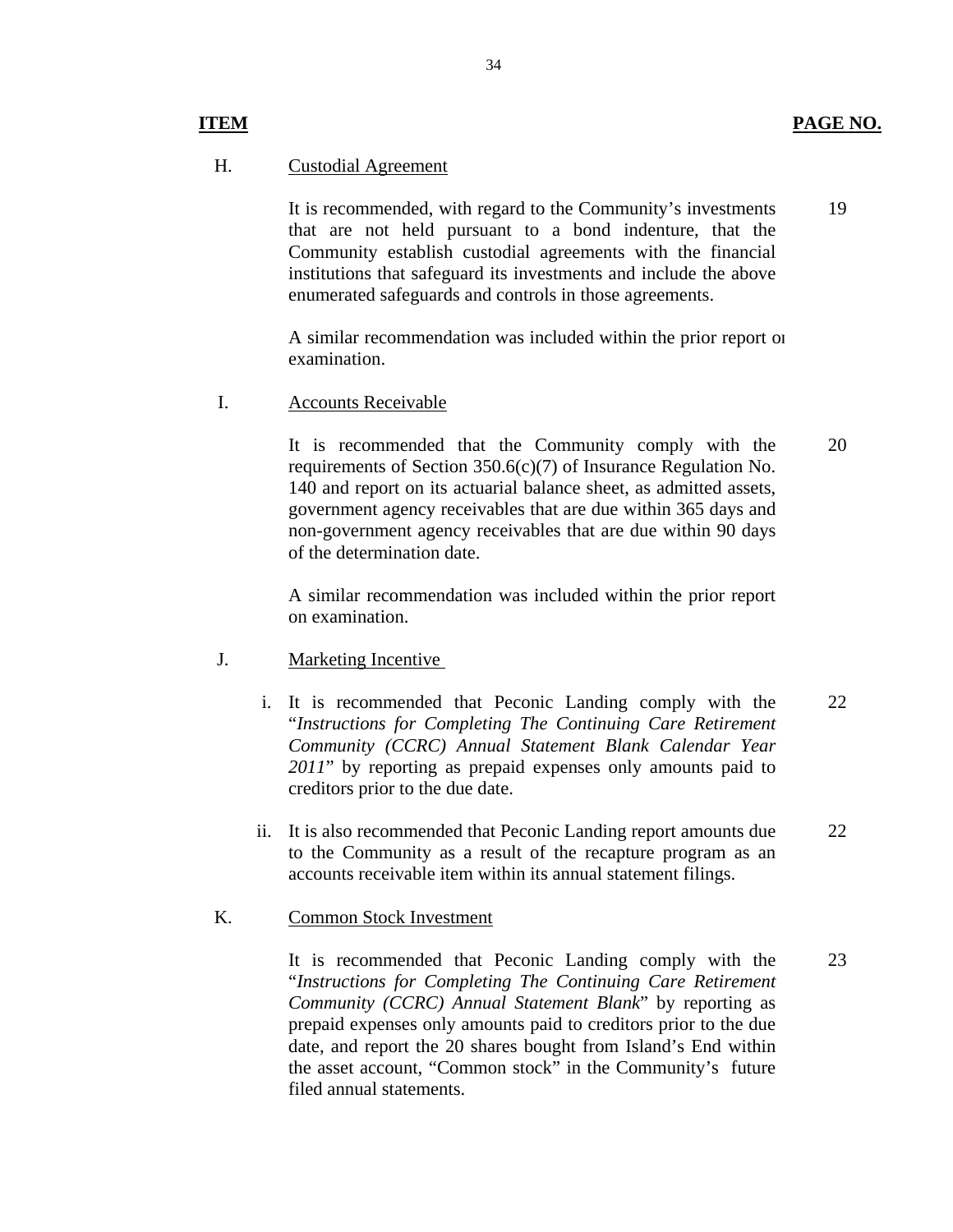Respectfully submitted,

 $\overline{\phantom{a}}$  /S/ $\overline{\phantom{a}}$ 

Edouard Medina Associate Insurance Examiner

 ) SS. STATE OF NEW YORK ) ) COUNTY OF NEW YORK )

EDOUARD MEDINA, being duly sworn, deposes and says that the foregoing report submitted by him is true to the best of his knowledge and belief.

> $\frac{|S|}{|S|}$ Edouard Medina

Subscribed and sworn to before me

this  $\frac{1}{2014}$  day of  $\frac{1}{2014}$